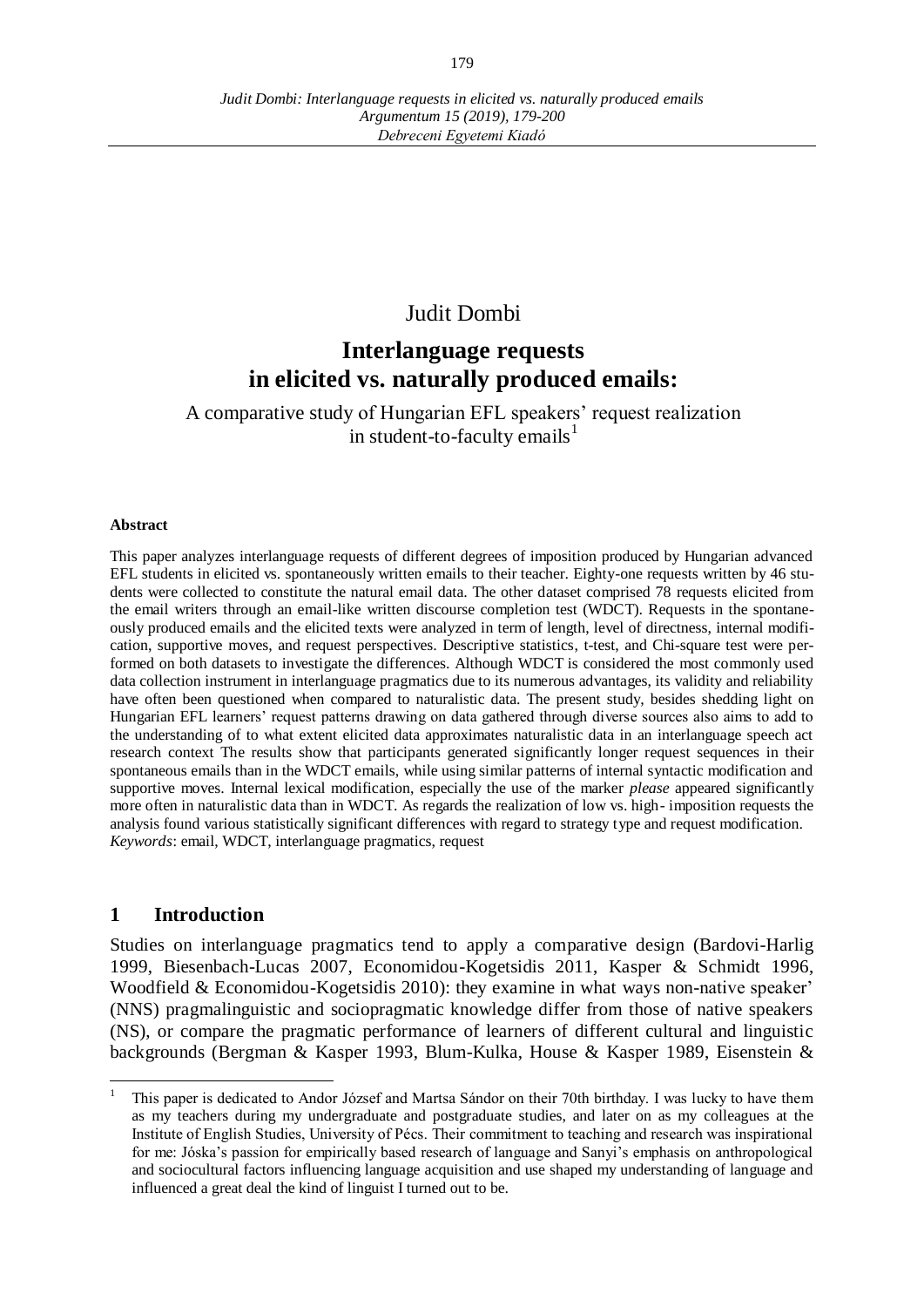Bodman 1993). Research studies on intercultural and interlanguage pragmatics have repeatedly indicated that comprehension and production of speech acts in a second language (L2) are challenging for even advanced learners (Nguyen 2013, Timpe 2013). Various projects were launched to map the interlanguage request realization of learners of various first language (L1) backgrounds (e.g.: Aribi 2018, Biesenbach-Lucas 2006, 2007, Blum-Klka, House & Kasper 1989, Burgucu-Tazegül, Han & Engin 2016, Chen 2006, Economidou-Kogetsidis 2011, 2015, 2018, Halupka-Resetar 2014, Hartford & Bardovi-Harlig 1996, Pan 2012, Šegedin-Borovina 2017, Wei-Hong Ko, Eslami & Burlbaw 2015, to mention but a few). In the Hungarian context only one study aiming to uncover learners' pragmatic performance in requests was found (Várhegyi 2017). The study presented in this paper aims to contribute to a better understanding of interlanguage pragmatic performance by presenting salient features of advanced Hungarian EFL learners' requests in elicited vs. spontaneously produced speech acts. Gathering data from two different sources helps us to provide more solid evidence of request pattern preference of learners, and also serve to compare elicited requests to those occurring in spontaneous emails, thus contributing to a better understanding of the validity of WDCT as a data collection instrument in interlanguage pragmatics.

In the next sections first I present the discourse completion test as data collection instrument and the advantages and disadvantages associated with its application. Then I move on to briefly discuss classification of request strategies and internal and external modifications based on the seminal Cross-cultural Speech Act Realization Patterns (CCSARP) project (Blum-Kulka, House & Kasper 1989), and finally present empirical studies on interlanguage request realizations in elicited and in naturalistic data. The second part of the study presents my empirical investigation of Hungarian EFL learners' requests with regard to directness, request strategy, and internal and external modifications.

## **2 Background to study**

## *2.1 The WDCT and other means of data collection*

Discourse completion test (DCT, and WDCT for written DCT) is a data collection instrument for controlled elicitation procedure, which has been widely used in pragmatics research since its introduction in the 1980s. It was originally used to compare speech act realizations of native speakers and learners and gained popularity after the publication of the widely-cited CCSARP project (Blum-Kulka, House & Kasper 1989), an ongoing endeavor concerned with the investigation of the realization patterns of two speech acts, requests and apologies across cultures. The methodological framework for this project, as well as the procedures for analysis of data have been thoroughly documented (e.g.: Blum-Kulka & Olshtain 1984, Blum-Kulka, House & Kasper 1989) which resulted in numerous studies on requests and apologies employing this comprehensive framework to shed light on request- and apology realization patterns (1) in different languages (e.g.: Szili 2002, Economidou-Kogetsidis 2005, Fukushima 1996, Suszczyńska 1999) or (2) in interlanguage speech acts produced by different L1 background learners (e.g.: Aribi 2018, Burgucu-Tazegül, Han & Engin 2016, Chen 2006, Economidou-Kogetsidis 2011, 2015, 2018, Pan 2012).

A DCT consists of a scripted dialogue representing a certain scenario, preceded by a short description of the setting and participants. This initial prompt generally includes information on social distance and familiarity as well as pre-event background of interactants to help the test-taker in producing the appropriate speech act.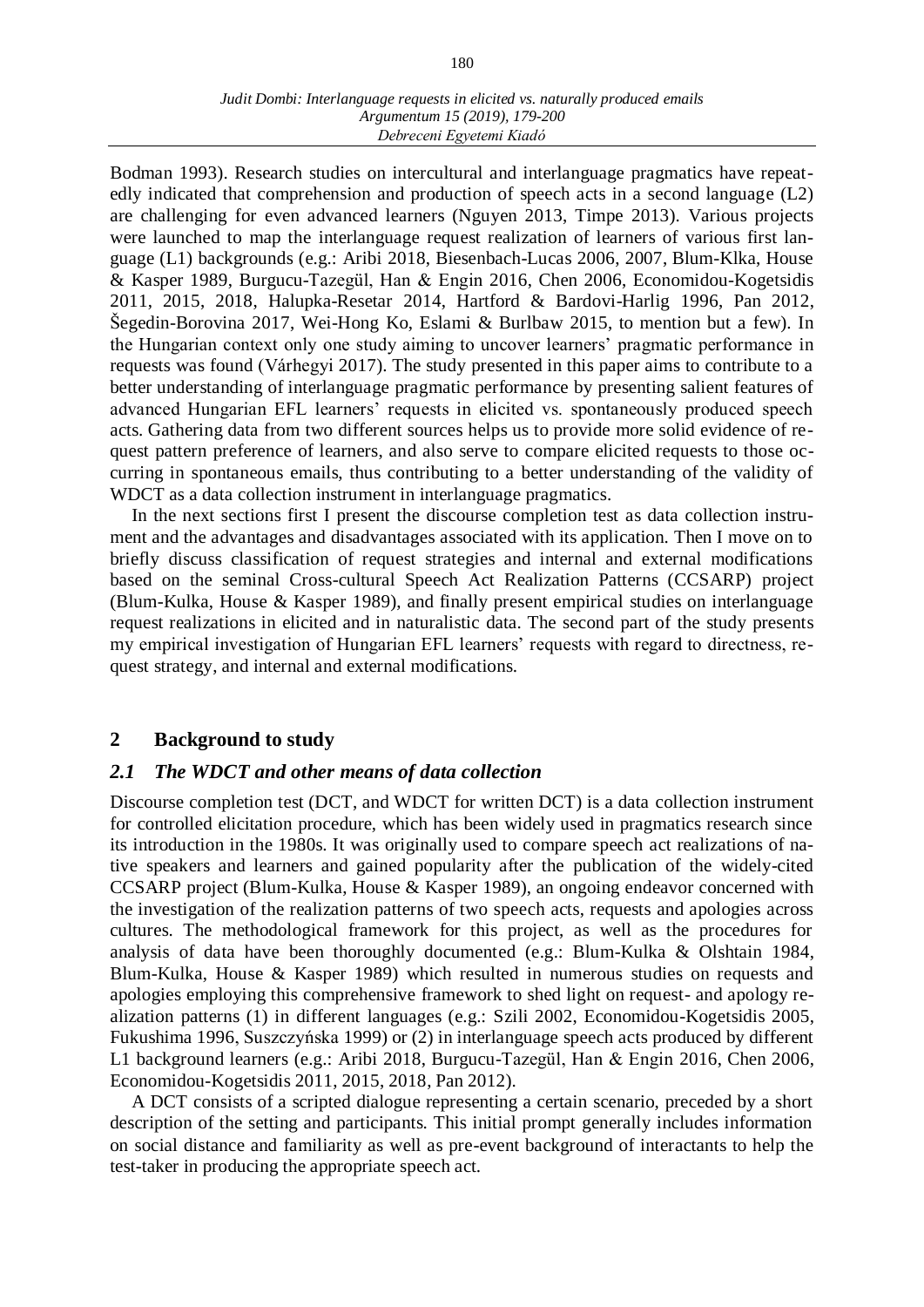Due to its numerous advantages (i.e.: easy administration, controlled situational variables, large amount of data gathered relatively quickly) WDCTs have been widely used in crosscultural and interlanguage pragmatics research. However, the use of WDCTs as primary elicitation instruments of speech act production has raised numerous concerns and criticisms mostly related to WDCT's inability to capture the features of spoken language and natural interaction. Some concerns were raised regarding the authenticity of the situations described in WDCTs (Kasper & Dahl 1991, Rose 1992), whereas others highlighted that WDCTS, in fact, are metapragmatic in the sense that what people think they would say in a hypothetical situation is not necessarily and exactly the same as what they would actually say in a real life interaction (Brown & Levinson 1987, Golato 2003, Tran 2004). A further criticism to WDCTs is that written data do not show discourse information on prosody, turns, conversation sequence, extended negotiation or nonverbal features (Cohen 1996, Johnston, Kasper & Ross 1998).

The comparison of data collection methods has received increased attention in the last few decades (e.g. Chen, Yang, Chang & Eslami 2015, Economidou-Kogetsidis 2013, Félix-Brasdefer 2007, Kasper 2000, Golato 2003, Rintell & Mitchell 1989, Tran 2006). Some studies highlight vast difference between data collected through WDCT or by other means: Felix-Brasdefer (2003) compared refusals collected through WDCT and open role-plays among native and non-native speakers of English and Spanish. Findings highlight that the WDCT generated only some of the refusal strategies found in the role-play data. The role-play data displayed higher levels of mitigation and elaboration, and a wider range of indirect strategies commonly found in natural conversation. Golato (2003) contrasted German compliment response data collected through WDCT to natural data. She found fundamental differences, most importantly that compliments were never ignored by WDCT respondents, whereas participants in real-life conversations often failed to notice compliments. Rintell and Mitchell (1989) analyzed speech act data elicited through WDCTs and role-plays and revealed that in situations provoked by role-plays interactants used longer answers and more supportive moves than in WDCTs.

There are some studies that apart from differences also found ways in which WDCT data approximated natural data: Economidou-Kogetsidis (2013) studied requests of NSs in serviceencounter scenarios, and compared natural data to WDCT data with respect to degree of directness, syntactic and lexical internal modification and request perspective. She found that although WDCT requests and natural requests displayed significant difference, but at the same time similar trends were observable in terms of directness and lexical modification, which indicates that "to a *certain extent*, the WDCT requests represent an approximation to the naturally occurring requests" (Economidou-Kogetsidis 2013: 33, emphasis in the original). Chen, Yang, Chang and Eslami (2015) studied email requests of Chinese ESL learners to faculty at an American university. They compared natural email data to WDCT data and found that participants used similar patterns of supportive moves in both datasets, however, request perspectives were also different in certain situations and participants generated significantly longer requests in the spontaneously produced emails than in the WDCT emails (similarly to findings of Rintell & Mitchell 1989).

Taking both the advantages and disadvantages of WDCT into consideration, Kasper (2000) argues that carefully designed WDCTs are useful ways to gather information about speakers' pragmalinguistic and sociopragmatic knowledge (Kasper 2000: 329) rather than actual language usage, and are also informative about what ''speakers tend to view as being pragmatically appropriate linguistic behaviour'' (Woodfield & Economidou-Kogetsidis 2010: 89).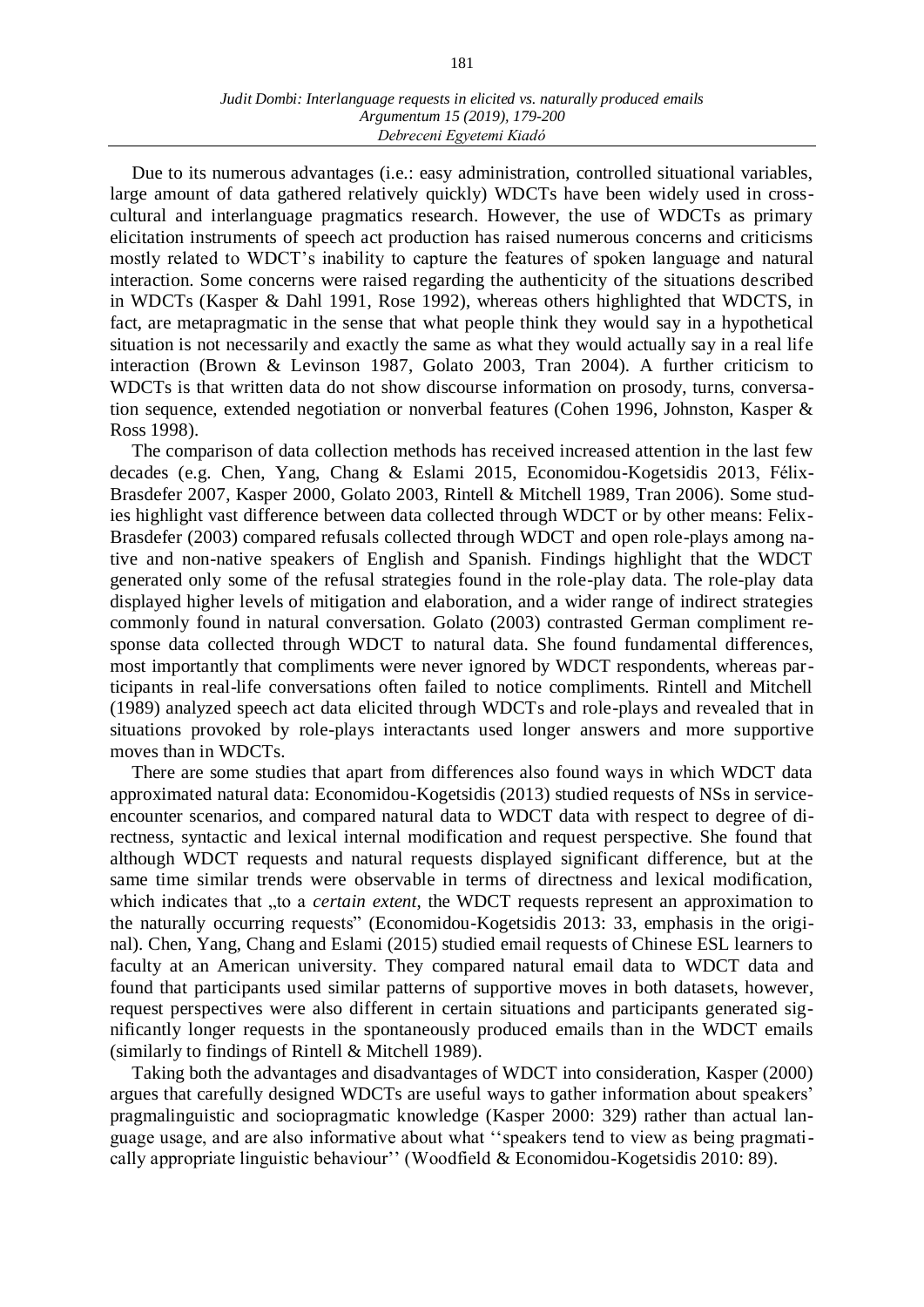# *2.2 Requests elicited through WDCT*

The CCSARP Coding Manual identifies the core of the request as the *head act*, "a minimal unit which can realize a request" (Blum-Kulka, House & Kasper 1989: 275). It can be realized by using different request strategies, which are of three main kinds: direct, conventionally indirect and non-conventionally indirect strategies (for more detailed discussion, see Blum-Kulka, House & Kasper 1989). In addition to selecting a particular request strategy, speakers can decrease or increase the force of their request by using internal and/or external modification. Internal modification is achieved through modifiers which appear within the head act, but their presence is not essential for the interpretation of the illocution (Blum-Kulka & Olshtain 1984). Syntactic downgraders include interrogative or conditional structures, negation, tense and aspect markings, whereas lexical downgraders comprise different mitigateing devices, such as the marker *please* or downtoners *just, possibly*…etc. External modifications do not operate within the head act, they are supportive moves localized within the head act's immediate context.

As has been highlighted in the previous section, there is an abundance of studies analyzing different speech acts in interlanguage pragmatics. Studies on interlanguage requests almost exclusively use adapted versions of the CCSARP classification as provided by the Coding Manual (Blum-Kulka, House & Kasper 1989). I briefly present some of the studies relevant to my inquiry with no claim to comprehensiveness.

Halupka-Resetar (2014) studied the types and frequency of internal and external request modifications in WDCT requests produced by Serbian undergraduate university students with intermediate English language proficiency. Results revealed that learners showed very little variation with respect to the use of different types of internal and external modifications. In most cases the participants used conventionally indirect requests. As for supportive moves grounders were used almost exclusively, and with regard to internal modifications only the use of the conditional construction and the politeness marker *please* was observed regularly.

Šegedin-Borovina (2017) examined interlanguage requests of Croatian EFL learners of different levels of proficiency with special regard to the use of internal and external modification. Data were collected using an oral DCT consisting of ten age-appropriate situations. Results indicated infrequent use of request modification of either type, however, weak evidence of pragmalinguistic development across levels particularly in the use of grounders was observed.

Najafabadi and Paramasivam's study (2012) focused on Iranian EFL learners' elicited requests and their performance was compared to American NSs of English to see to what extent they approximated NSs in using external and internal modifications. Participants were of different levels of proficiency. Results revealed that Iranian learners overused external modifications and underused internal modifications compared to American NSs. However, they showed pragmatic development toward NS norms with increase in language proficiency level, similarly to findings of Šegedin-Borovina (2017). Advanced learners approximated NSs both in the frequency of use and linguistic forms of certain types of external modifications.

In the Hungarian context Várhegyi (2017) analyzed request strategies used by Hungarian EFL learners in requests elicited through WDCTs both in Hungarian and in English. The study found that students' most frequent request strategies in Hungarian were mood derivable, hedged performative and query preparatory strategies. As Várhegyi argues, because of negative L1 transfer, learners are more likely to use these strategies in their interlanguage requests (2017: 117). Results, however, point out that learners in fact used query preparatory strategy in their English requests the most, followed by mood derivable strategy, which indeed is a di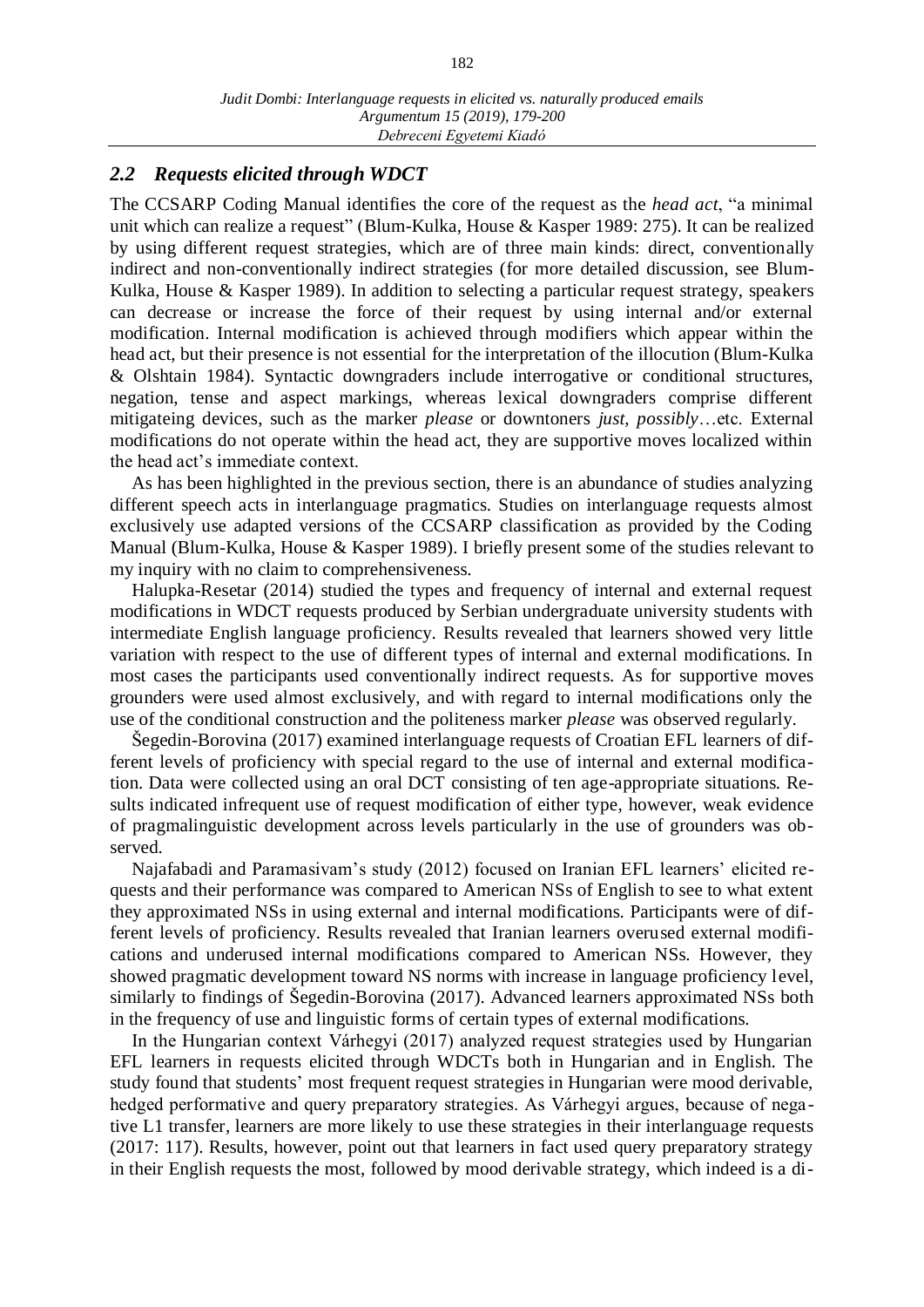rect strategy, however, it was used to a much lesser extent than query preparatory in most situations, pointing toward a conclusion that some learners may be prone to L1 transfer as regards directness of requests, but apparently most requests were realized through indirect strategies, similarly to NS norms.

Some studies analyzed requests elicited through email-like WDCTs. Woodfield and Economidou-Kogetsidis (2010) conducted a study on British NSs' and EFL learners' statusunequal requests to their professors. Significant differences were observed in internal and external modifications and in request perspective. Learners' overuse of zero marking in internal modifications and overuse of preparators and supportive moves was observed together with NSs tendency to use more impersonal perspective and various mitigating devices.

Pan (2012) reports on a study also using WDCT to investigate the pragmalinguistic choices and sociopragmatic judgments of American students and Chinese EFL learners. The study found that students tended to make indirect requests, but used fewer syntactic devices as downgraders, instead, more lexical downgraders were used internally, and they also made excessive use of external modifications to soften the illocutionary force. As for judgment of the requests, learners were less confident regarding language appropriateness and they also perceived the requests more imposing than NSs.

#### *2.3 Requests in natural emails*

Hartford and Bardovi-Harlig (1996) were among the first to investigate authentic student-toprofessor emails at an American university with pragmalinguistic and sociopragmatic foci. They analyzed emails sent by native and non-native English speaking students. They did not find substantial difference in the linguistic request realization forms. However, NNSs used fewer downgraders than NSs.

Biesenbach-Lucas (2007) studied email requests of NSs and NNSs of Asian background studying at an American university. A tendency to use more direct and non-conventionally indirect strategies than conventionally indirect strategies was detected in case of both groups, especially for low-imposition requests. Native speakers tended to modify their requests syntactically in all request types, however, NNSs used more lexical modification (particularly the marker *please*) when requesting feedback and extension.

Burgucu-Tazegül, Han and Engin (2016) examined 34 email requests written by Turkish EFL students at an English-medium Turkish university. They found that the e-mails diverted from NS norms in various ways: learners used direct strategies rather than conventionally indirect strategies, overused direct questions and want-statements, underused query preparatory questions, did not make use of mitigation strategies to make the request appear less imposing, and tended to apply inappropriate greetings and closings.

Aribi (2018) analyzed a total of 371 requests written by 81 Tunisian postgraduate students over a period of two years. The study revealed that even though participants in some cases used conventionally indirect strategies and mitigations, they largely resorted to direct strategies – mostly mood derivables in requests for information and want-statements in requests for action.

An overall finding of the studies focusing on the request performance of learners of various L1 backgrounds is that there are certain features that are general characteristics of non-native email requests (e.g.: limited use of modifications, not much variance in request strategies), however, there are salient characteristics that seem to be specific to certain groups of learners. These findings highlight how culture-specific norms impact interlanguage requests. These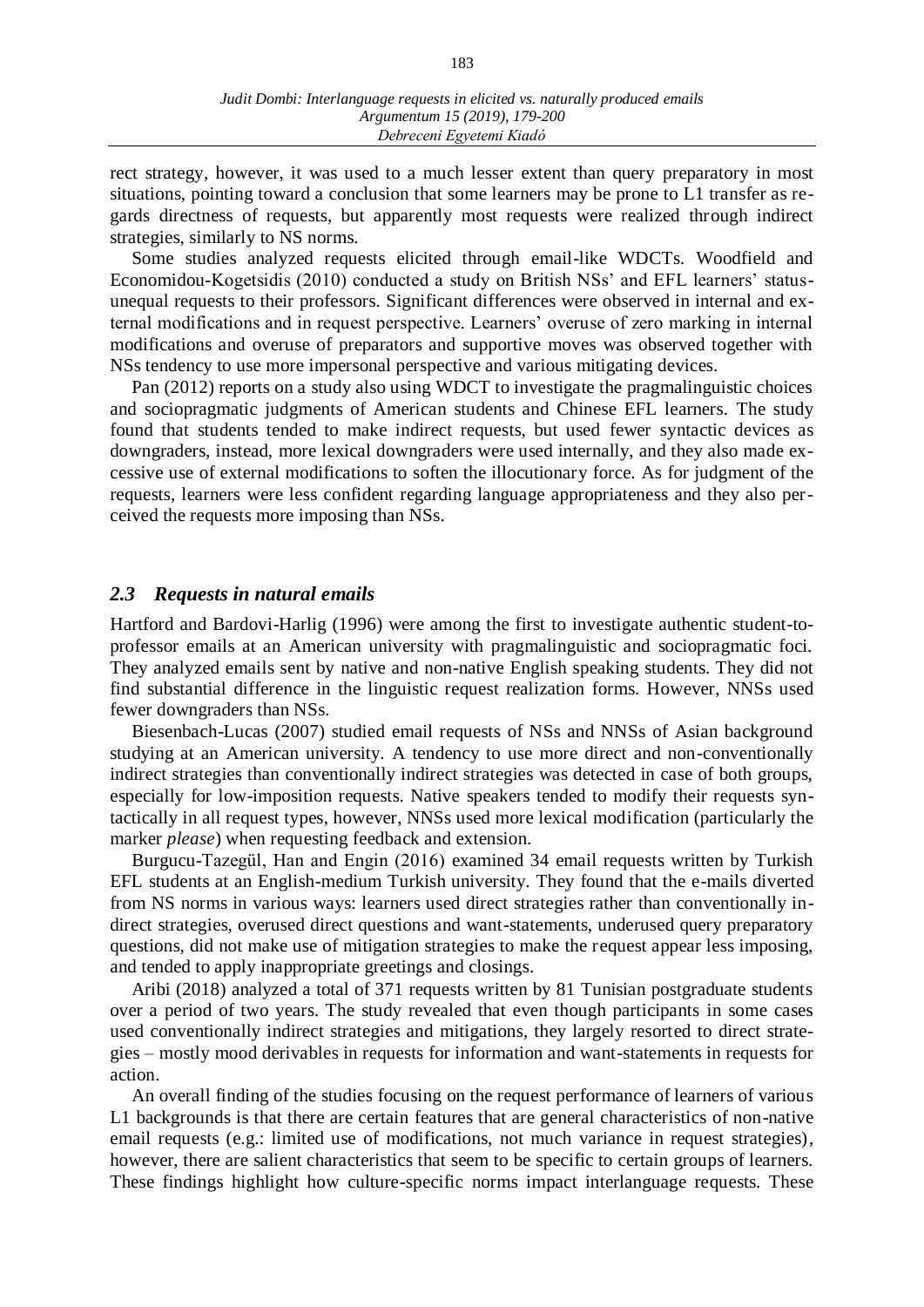deviations from the native-like norm are most probably due to the influence of learners' L1 and native culture, to diverse pragmalinguistic and sociopragmatic norms, as well as different politeness orientations (Economidou-Kogetsidis 2011) and even personality traits.

The studies outlined in this section contributed to an understanding of how and to what extent NNSs' email requests diverge from NS-based norms. The empirical study presented in the next section aims to add to this understanding by analysing email requests sent by Hungarian advanced EFL students to their professor at a Hungarian university.

# **3 Interlanguage requests: An empirical study**

The study analyzes requests made by advanced EFL speakers in student-to-faculty emails at a Hungarian university. The research questions guiding the inquiry are as follows:

- (1) What characterizes Hungarian EFL speakers' requests in an institutional setting in terms of directness, strategy choice and request perspective?
- (2) What kinds of internal and external modifications are used by students to mitigate their requests?
- (3) What are the differences between high- and low imposition requests in both datasets?
- (4) What are the differences between naturalistic and elicited requests in terms of directness, strategy choice, request perspective, internal and external modification?

# *3.1 Participants and data*

The email data used for this study comprised 81 email requests written to one faculty member (the author) over one academic year. There were 63 situations in this period in which my Hungarian students made requests to me in English via email. These 63 emails were written by 46 students, who were contacted to ask if their emails could be used for research purposes without reference to their identity. All students agreed to be part of this study. Students were also encouraged to forward any other emails they wrote to faculty which contained requests in English. This, of course, was voluntary, and students were asked to delete confidential information from the emails. As a result 14 more emails were forwarded to me. As some emails comprised more than one request head acts, altogether 81 requests in the natural email data were identified.

There were 30 female and 16 male participants, and their age varied between 20 and 27 years (Mean: 21.23, SD: 2.06). They have been learning EFL for 5-14 years (Mean: 11.43, SD: 2.42). All participants were Hungarian native speakers, and they all had completed the institutional proficiency exam, which equals C1 level as defined by the CEFR.

Participants were also asked to complete an online email-like WDCT, which included two scenarios that were designed on the basis of spontaneously produced emails, and therefore meant to elicit the same kind of requests. The first situation described a low-imposition request-situation that was based on frequently occurring requests in the natural email data. The prompt was as follows:

*You signed up for a seminar entitled Intercultural Communication, but you couldn't attend the first week's class. Write an email to the instructor inquiring about course-related information.*

*Dear\_\_\_\_\_\_\_\_\_\_ \_\_\_\_\_\_\_\_\_\_\_\_\_\_\_\_\_\_\_\_\_\_\_\_\_\_\_\_\_\_\_\_\_\_\_\_\_\_\_\_\_\_\_\_\_\_\_\_\_\_\_\_\_\_\_\_\_\_\_\_\_\_\_\_\_\_\_\_\_*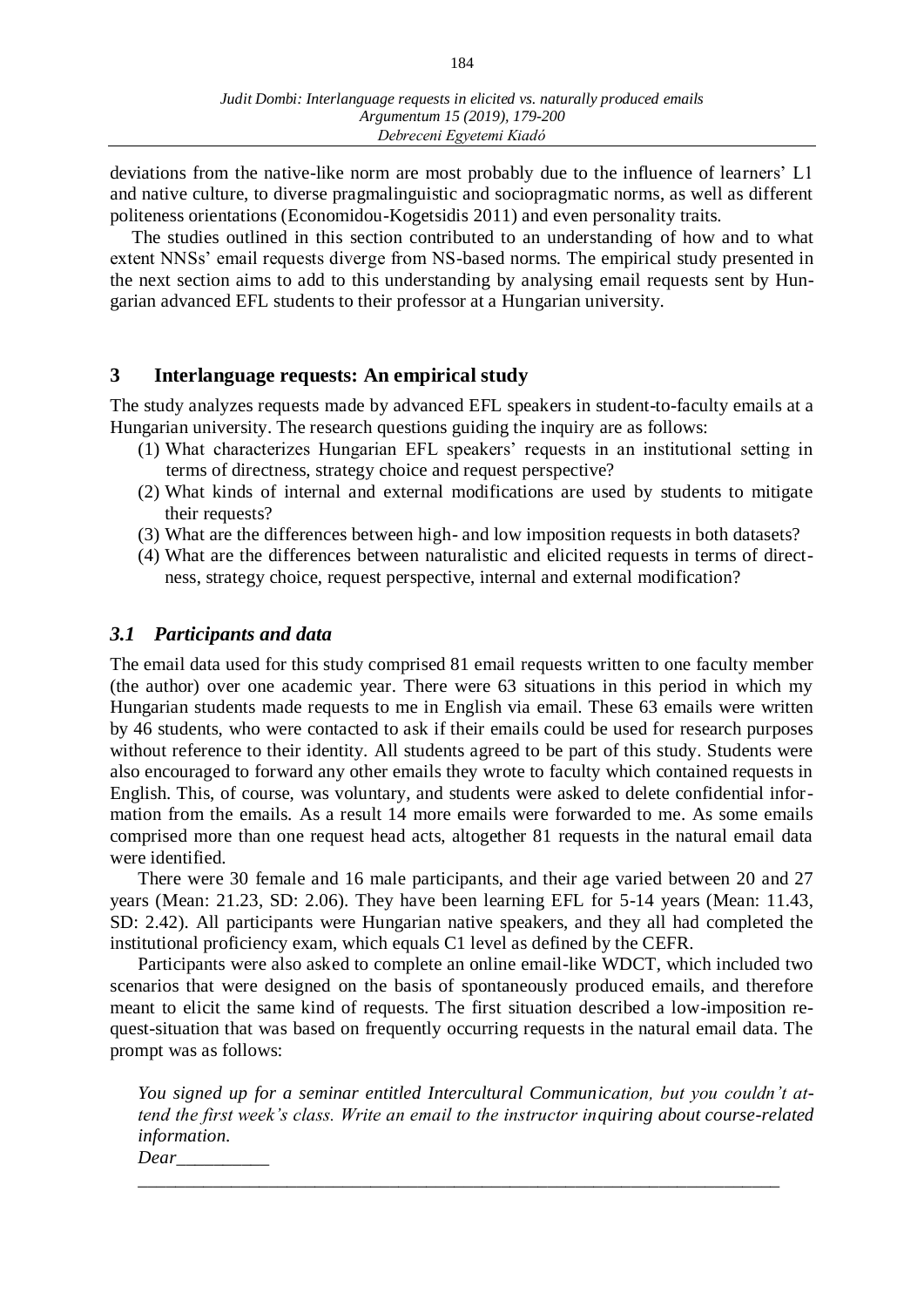The second scenario described a high-imposition request situation, again based on authentic data:

*You are a graduate student lagging behind with your thesis. You finally managed to complete the first part of the thesis, but you are really short on time. Write an email to your supervisor to ask him/her to give you some feedback on your writing. Dear \_\_\_\_\_\_\_\_\_\_\_\_\_\_*

Thirty-nine participants gave valid answers to both request-scenarios of the WDCT, thus, the elicited dataset comprised 78 requests.

*\_\_\_\_\_\_\_\_\_\_\_\_\_\_\_\_\_\_\_\_\_\_\_\_\_\_\_\_\_\_\_\_\_\_\_\_\_\_\_\_\_\_\_\_\_\_\_\_\_\_\_\_\_\_\_\_\_\_\_\_\_\_\_\_\_\_\_\_\_*

### *3.2 Procedures*

Both the natural and the elicited requests were coded and analyzed with regard to 1) length, 2) level of imposition, 3) directness, 4) request perspective, and 5) internal- and 6) external modifications. Similarly to most ILP studies, the analysis of the requests followed the CCSARP framework developed by Blum-Kulka, House and Kasper (1989).

In case of the natural email data, the content of the emails were categorized and a level of imposition (low vs. high) was assigned to each category, as shown in Table 1.

| <b>Request</b>                                 | Nr of emails | <b>Imposition</b> |  |
|------------------------------------------------|--------------|-------------------|--|
| Asking for an appointment                      | 15           |                   |  |
| Asking for information about course/assignment | 14           | Low               |  |
| Asking for deadline extension                  | 12           | $N=41$            |  |
| Asking for help with administrative issues     |              |                   |  |
| Asking for files                               | 16           | High              |  |
| Asking for letter of recommendation            | 8            | $N=40$            |  |
| Asking for feedback about thesis/paper         | 11           |                   |  |
| <b>Total</b>                                   | 81           |                   |  |

*Table 1. Content of natural email requests and their level of imposition.*

The judgment of imposition is relatively subjective – all these tasks are among the tasks of faculty members. The basis on which I decided to assign requests to low vs. high imposition categories was how much action or extra effort they required on behalf of the teacher. Requests for action were considered to be of higher imposition than requests for appointment, information or deadline extension.

The request head acts in both datasets were categorized into request strategies representing one of three directness levels identified in CCSARP (Blum-Kulka, House & Kasper 1989): direct, conventionally indirect, and non-conventionally indirect, as shown in Table 2.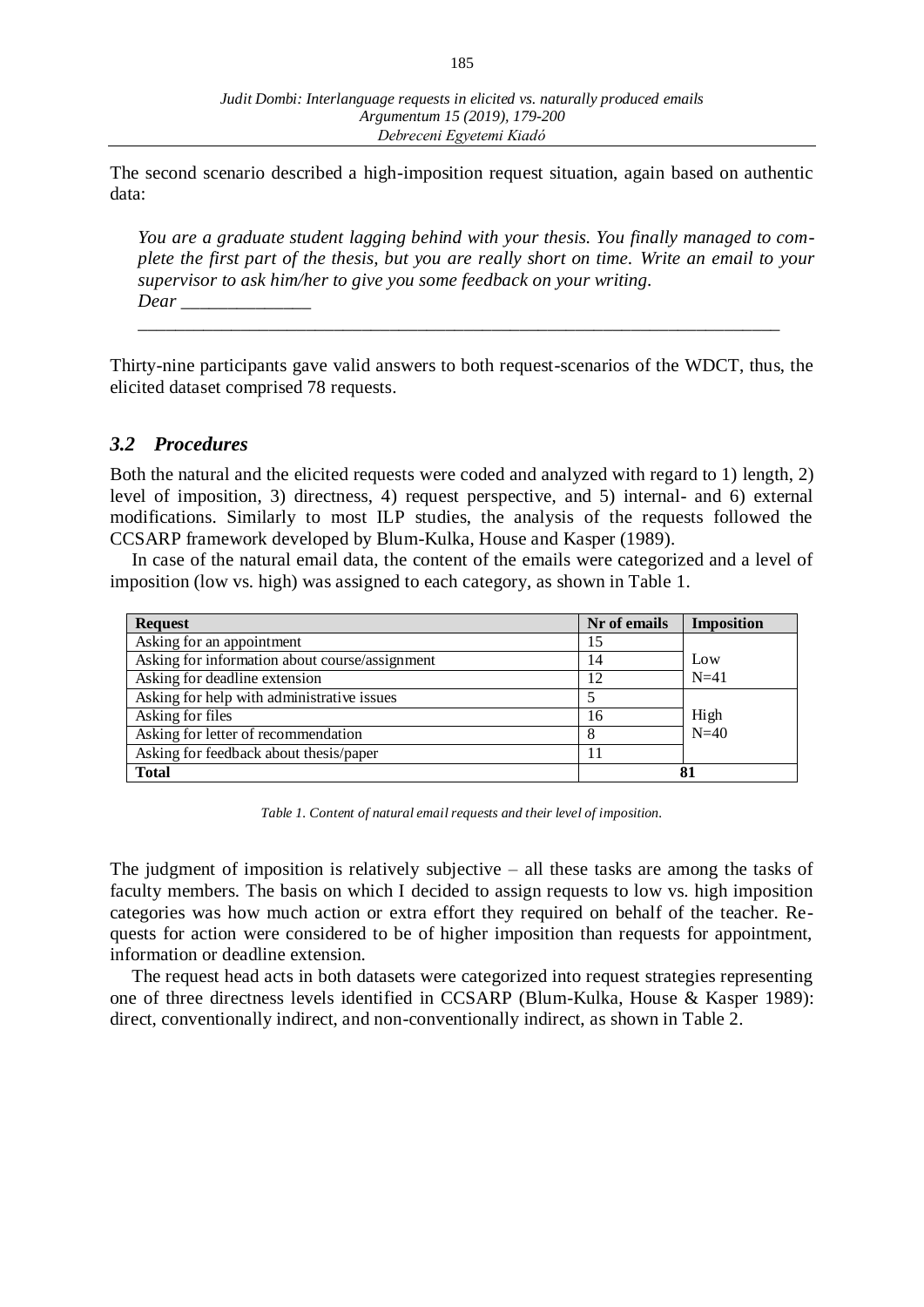| Level of direct-<br><b>ness</b> | Request strategy <sup>2</sup> | <b>Example from the dataset</b>                                   |
|---------------------------------|-------------------------------|-------------------------------------------------------------------|
| Direct                          | Mood derivable                | Please send me the readings for next week.                        |
|                                 | Hedged performative           | I would like to ask you to write me a recommendation letter.      |
| Conventionally                  | Query preparatory             | Could you recommend or send some more readings about              |
| indirect                        |                               | culture and translation?                                          |
| Non-convention-                 | Mild hint                     | I would like to visit you, but have classes in your office hours. |
| ally indirect                   |                               |                                                                   |

*Table 2. Request strategies in the dataset*

In addition, within each head act the syntactic and lexical devices that mitigated the imposition of the request were identified. Examples are presented in Table 3.

| <b>Syntactic modifiers</b> | Conditional structure: | Could you give me                 |
|----------------------------|------------------------|-----------------------------------|
|                            | Conditional clause:    | if it was possible to             |
|                            | Tense:                 | I wanted to ask                   |
|                            | Aspect:                | I was wondering                   |
| <b>Lexical modifiers</b>   | Marker please          | please                            |
|                            | Consultative devices   | would you mind, do you think,     |
|                            | Downtoners             | possibly, perhaps, just, maybe    |
|                            | Hedges/ understaters   | sort of, kind of, a bit, a little |
|                            | Subjectivizers         | I am afraid, I wonder             |
|                            | Intensifiers           | really                            |

*Table 3. Syntactic and lexical internal modification in the dataset<sup>3</sup>*

A further way to modify requests is by external means. In addition to or instead of modifica tions within the request head act, the speaker might choose to apply external modification, which indirectly modifies the illocutionary force by affecting the context in which the speech act is embedded, by for example, justifying the request or making it plausible, etc. (Blum Kulka & Olshtain 1984: 204, Trosborg 1995: 215).

| Type of external mod. <sup>4</sup> | <b>Example from the dataset</b>                                                |
|------------------------------------|--------------------------------------------------------------------------------|
| Grounder                           | I'd like to ask you for an extension because we had some problems with the     |
|                                    | rent and I had to move to a different place last week.                         |
| Preparator                         | I need your favour with registration: can I have your permission to sign up as |
|                                    | an extra student for the Monday seminar?                                       |
| Discourse orientation move         | I'm currently working on the Conclusions section and reference list. I would   |
|                                    | like to ask for help.                                                          |
| Apology                            | I am sorry to bother you with this email, but I wanted to ask you to help me.  |

*Table 4. External modifications in the dataset*

 $\overline{c}$ <sup>2</sup> Based on Blum-Kulka et al., 1989 – only those identified in the data are listed.<br><sup>3</sup> Based on Blum-Kulka et al., 1989 – only those identified in the data are listed.

<sup>&</sup>lt;sup>3</sup> Based on Blum-Kulka et al., 1989 – only those identified in the data are listed.<br><sup>4</sup> Based on Blum-Kulka et al., 1989 – only those identified in the data are listed.

Based on Blum-Kulka et al., 1989 – only those identified in the data are listed.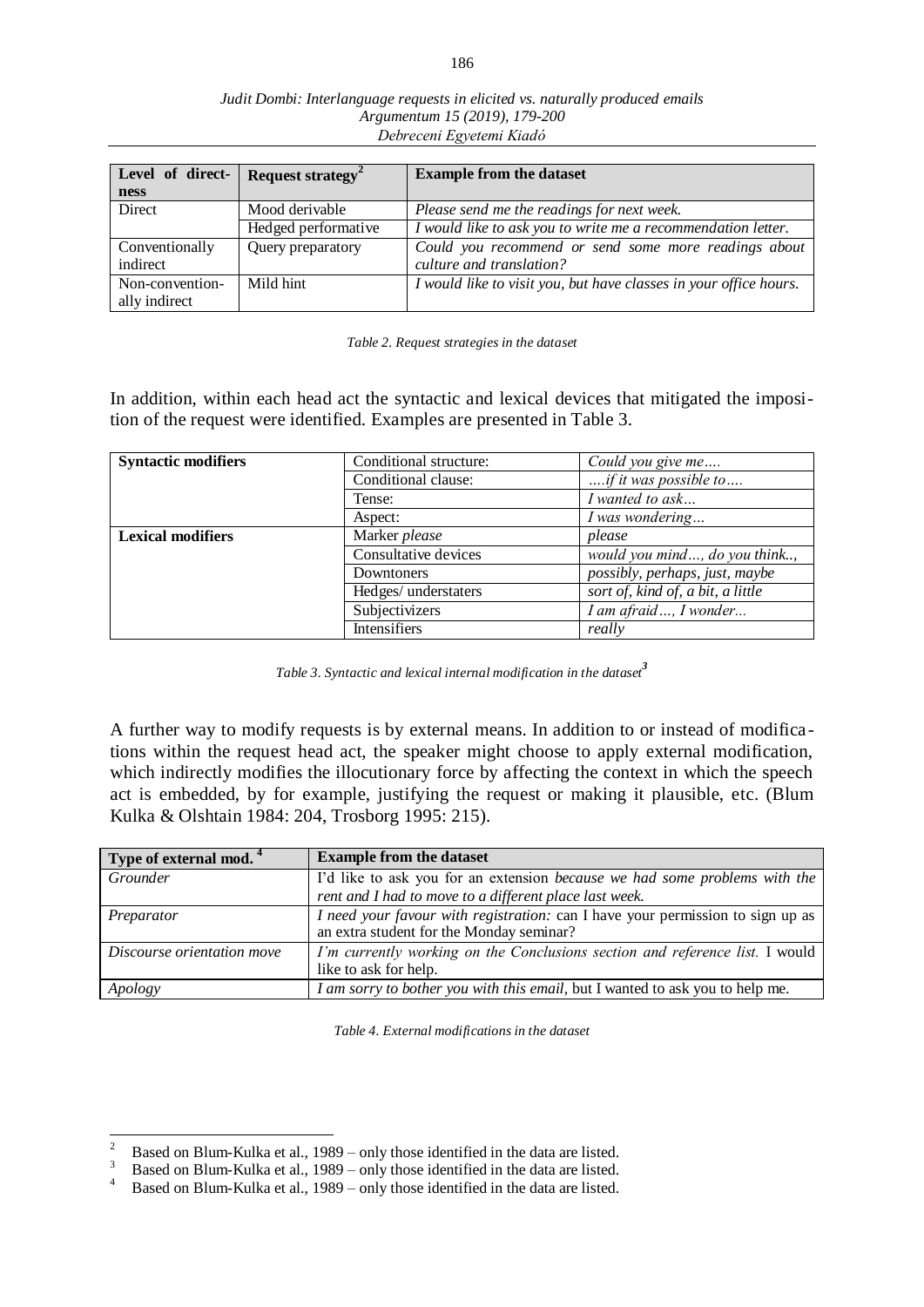Finally, the request perspective (i.e.: who is named as the primer performer of the action entailed in the request) was also analyzed. Three of the four possibilities listed by Blum-Kulka, House and Kasper (1989) were instantialized in the data, these were:

- (1) Hearer-oriented: *Could you please send me a copy of the syllabus?*
- (2) Speaker-oriented: *Can I possibly have your permission to postpone the deadline and finish later?*
- (3) Inclusive: *I hope we can solve this problem next week.*

# *3.3 Results*

In order to obtain results on characteristic features of the request data, first, descriptive statistics were calculated for the variables of *(*1) directness, (2) strategy type, (3) request perspective, (4) internal modification, and (5) external modification. To be able to compare the naturalistic data to elicited data, t-test and Chi-square test were performed on both datasets using SPSS for Windows  $20.0<sup>5</sup>$ .

# *3.3.1 Degree of directness, strategy choice and request perspective*

The analysis of the degree of directness and strategy choice of participants indicated that participants tended to use conventionally indirect strategies in both spontaneous and elicited requests, which was realized exclusively through query preparatory strategy (72.3% of all requests). Direct requests were also found in the dataset, realized through mood derivable (4.4%) and hedged performative (22.0%) strategies. The analysis also revealed that participants used query preparatory in their emails more often than in the WDCT requests (76.5% in emails as opposed to 67.9%), whereas WDCT requests used proportionally more hedged performatives than natural requests (26.9% in WDCT data as opposed to 17% in natural data). Non-conventionally indirect requests, i.e. mild hints were very rare in the sample, and occurred only in spontaneously produced emails (2.5%). For all results see Tables 5-6.

| <b>Level of directness</b> | email $(N=81)$ |        | WDCT $(N=78)$ |         | Total $(N=159)$ |        |
|----------------------------|----------------|--------|---------------|---------|-----------------|--------|
| Direct                     |                | 21.0%  |               | 32.1%   | 42              | 26.4%  |
| C-Indirect                 | 62             | 76.5%  |               | 67.9%   | 115             | 72.3%  |
| NC-indirect                |                | 2.5%   |               | $0.0\%$ |                 | 1.3%   |
| total                      | 81             | 100.0% | 78            | 100.0%  | 159             | 100.0% |

| <b>Strategy</b>     | email $(N=81)$ |       | WDCT $(N=78)$ |         | Total $(N=159)$ |       |
|---------------------|----------------|-------|---------------|---------|-----------------|-------|
| Mood derivable      |                | 3.7%  |               | 5.1%    |                 | 4.4%  |
| Hedged performative | 14             | 7%    |               | 26.9%   | 35              | 22.0% |
| Query preparatory   | 62             | 76.5% |               | 67.9%   | 115             | 72.3% |
| Mild hint           |                | 2.5%  |               | $0.0\%$ |                 | 1.3%  |

*Table 6. Request strategies*

 $\overline{a}$ 5 The t-test was used to compare the length of emails, and the Chi-square test was used to compare all other nominal variables.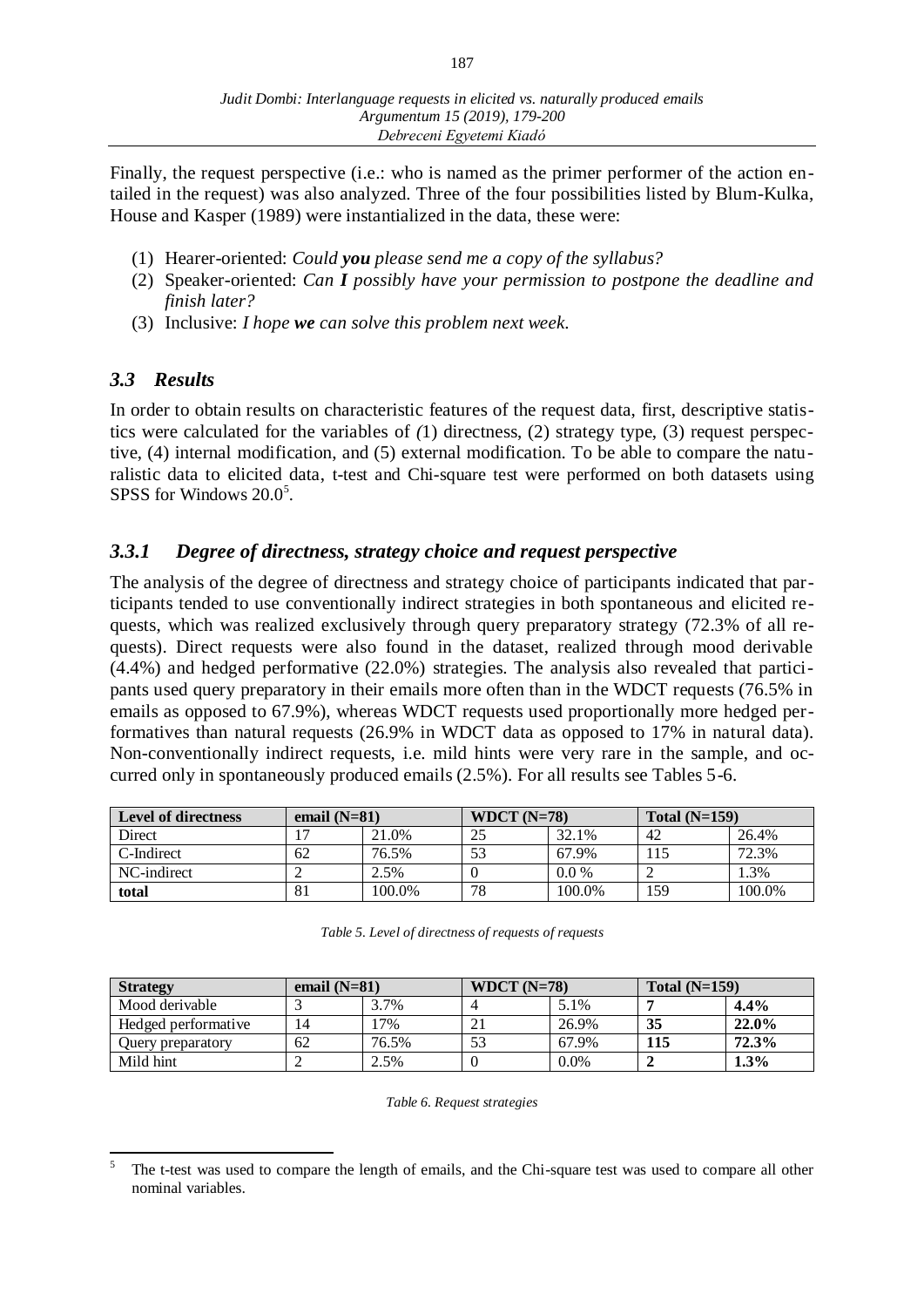As for the request perspective, results show that participants applied hearer-oriented requests the most in both datasets, more than half of all requests employed this perspective (54.7% for all requests). Speaker oriented perspectives were employed in 34.6% of all requests, and inclusive orientation was not very frequent in the datasets, 10.7% of all requests used this pointof-view. Impersonal requests – these are typically realized through passive structures and are frequently used by NSs as strategy to save face in request situations – were not used by participants. Results are displayed in Table 7.

| <b>Perspective</b> | email $(N=81)$ |       | WDCT $(N=78)$ |       | Total $(N=159)$ |       |
|--------------------|----------------|-------|---------------|-------|-----------------|-------|
| Hearer-oriented    | 45             | 55.6% | 42            | 53.8% | -87             | 54.7% |
| Speaker-oriented   | 26             | 32.1% | 29            | 37.2% | 55              | 34.6% |
| Inclusive          | 10             | 12.3% |               | 9.0%  |                 | 10.7% |

|  | Table 7. Request perspective. |
|--|-------------------------------|
|  |                               |

# *3.3.2 Internal and external request modification*

Although analyzing level of directness of interlanguage requests can be very informative to decide to what extent learners approximate native-like usage, paying attention to different request modifications is essential to understand how learners try to mitigate the face threats realized by their requests. To illustrate this, consider the following examples:

- *(3) Can you send me Hall (1959) Chapter 2?*
- *(4) I would like to ask you to correct this paper earlier as I would really need grades before 1 December for my study abroad scholarship.*

Although (4) is a direct request realized through a hedged performative strategy, it is modified both internally and externally which affects its illocutionary force making the request appear less face-threatening as opposed to (3), which is an unmodified indirect request.

A total of 44.7% of participants' requests were syntactically unmodified. The most typical syntactic modification was the conditional structure in 45.3% of all requests. The elicited data contained conditional structures to a somewhat greater extent (48.7% in WDCT as opposed to 42.0% in natural data), but it was not statistically significant. The second most frequent internal modification was tense in 9.4% of all requests. Tense was employed in spontaneous emails to a greater extent than in elicited data (13.6% as opposed to 5.1% – this is an observable, but statistically not significant difference). Results on all types of internal syntactic modifications are presented in Table 8.

|                       | email $(N=81)$ |          | WDCT $(N=78)$ |       | Total $(N=159)$ |       |
|-----------------------|----------------|----------|---------------|-------|-----------------|-------|
| <b>Zero marking</b>   | 35             | $43.2\%$ | 36            | 46.2% |                 | 44.7% |
| Marked (total)        | 46             | 56.8%    | 42            | 53.8% | 88              | 55.3% |
| Conditional structure | 34             | 42.0%    | 38            | 48.7% | 72              | 45.3% |
| Conditional clause    |                | 3.7%     |               | 3.8%  |                 | 3.8%  |
| Tense                 |                | 13.6%    |               | 5.1%  | 15              | 9.4%  |
| Aspect                |                | .2%      |               | 3.8%  |                 | 2.5%  |

*Table 8. Types of internal syntactic modifications***<sup>6</sup>**

 $\overline{a}$ 6 The number of internal syntactic modifiers is not equal to the number of marked requests as in some cases more than one modifier was employed within the same request.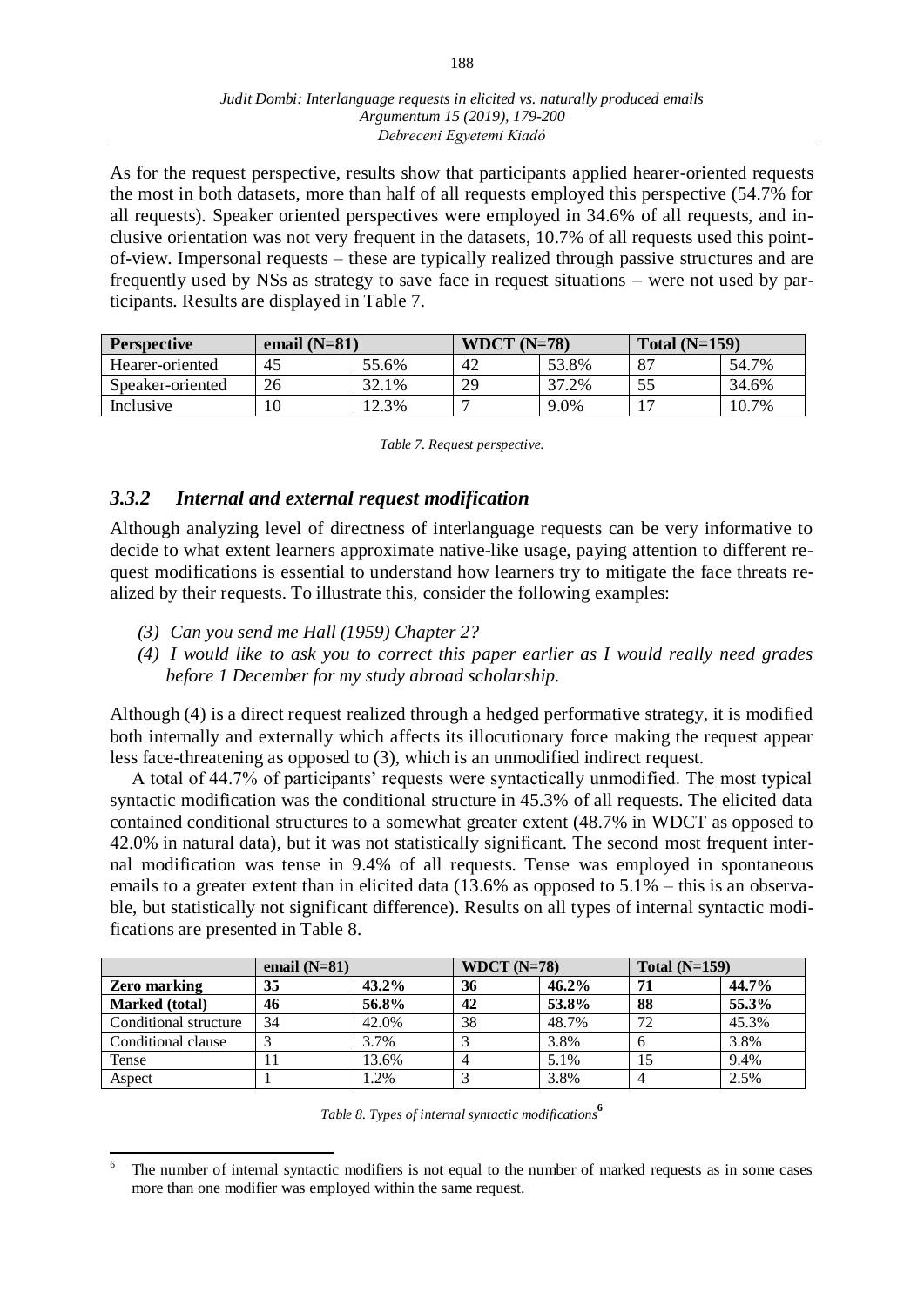Internal modification can also be achieved through lexical modifiers. Participants made greater use of lexical internal modification than of syntactic modification: only 27% of all requests lacked lexical modification. The remaining 73% of all requests were modified, and some requests employed more than one lexical modifiers. Natural emails were significantly more often modified lexically than elicited data, 77.8% of all emails contained at least one lexical modifier, as opposed to 67.9% of elicited requests ( $p=0.013$ , significant at a  $p<.05$  level). However, as Table 9 presents, lexical modification in elicited data was more varied: only elicited data contained hedges, subjectifiers and intensifiers, whereas lexical modification in spontaneously produced emails was restricted to the marker *please*, downtoners and consultative devices.

|                      | email $(N=81)$ |         | WDCT $(N=78)$ |       | Total $(N=159)$ |       |
|----------------------|----------------|---------|---------------|-------|-----------------|-------|
| <b>Zero marking</b>  | 18             | 22.2%   | 25            | 32.1% | 43              | 27.0% |
| Marked (total)       | 63             | 77.8%   | 53            | 67.9% | 116             | 73.0% |
| marker please        | 49             | 60.5%   | 34            | 43.6% | 83              | 52.2% |
| consultative devices | 9              | 11.1%   | 4             | 5.1%  | 13              | 8.2%  |
| downtoners           | 14             | 17.3%   | 10            | 12.8% | 24              | 15.0% |
| hedges/ understaters |                | $0.0\%$ |               | 1.3%  |                 | 0.6%  |
| subjectivizers       |                | $0.0\%$ | 3             | 3.8%  |                 | 1.9%  |
| intensifier          |                | $0.0\%$ |               | 1.3%  |                 | 0.65  |

| Table 9. Types of internal lexical modifications <sup>1</sup> |  |  |  |  |  |
|---------------------------------------------------------------|--|--|--|--|--|
|---------------------------------------------------------------|--|--|--|--|--|

Speakers may choose to apply external modification(s), in other words, supportive move(s) to mitigate the face threat realized by the request or aggravate the request's coerciveness. Participants' made use of external modification to some extent: 61.6 % of all requests was modified externally, and 25.1% of all request sequences included more than one supportive move, most typically a grounder combined with an apology or a discourse orientation move. The most typical supportive moves in both datasets were grounders (58.5% of all requests), followed by apologies (15.7%) and discourse orientation moves (11.3%). Apologies were more characteristics of WDCT data (19.2% vs. 12.3% in natural data), whereas preparators and discourse orientation moves were more typical in the spontaneously produced requests. These differences are observable, but they were not found to be statistically significant. What is evident from the results (see Table 10) is that not only does natural data comprise more external modifiers than WDCT data, but these moves are also more varied: preparators and moves getting precommitment only appear in natural data.

|                            | email $(N=81)$ |       | WDCT $(N=78)$ |         | Total $(N=159)$ |       |
|----------------------------|----------------|-------|---------------|---------|-----------------|-------|
| <b>Zero marking</b>        | 29             | 35.8% | 32            | 41.0%   | 61              | 38.4% |
| Marked (total)             | 52             | 64.2% | 46            | 59.0%   | 98              | 61.6% |
| Grounder                   | 48             | 59.3% | 45            | 57.7%   | 93              | 58.5% |
| Preparator                 | 6              | 7.4%  |               | 3.8%    | 9               | 5.7%  |
| Getting precommitment      |                | 1.2%  | $\Omega$      | $0.0\%$ |                 | 0.6%  |
| Imposition minimizer       |                | 3.7%  | $\Omega$      | $0.0\%$ |                 | 1.9%  |
| Apology                    | 10             | 12.3% | 15            | 19.2%   | 25              | 15.7% |
| Discourse orientation move | 11             | 13.6% |               | 9.0%    | 18              | 11.3% |

|  | Table 10. Types of external modifications |  |
|--|-------------------------------------------|--|

 $\overline{a}$ 7 The number of internal lexical modifiers is not equal to the number of marked requests as in some cases more than one modifier was employed within the same request.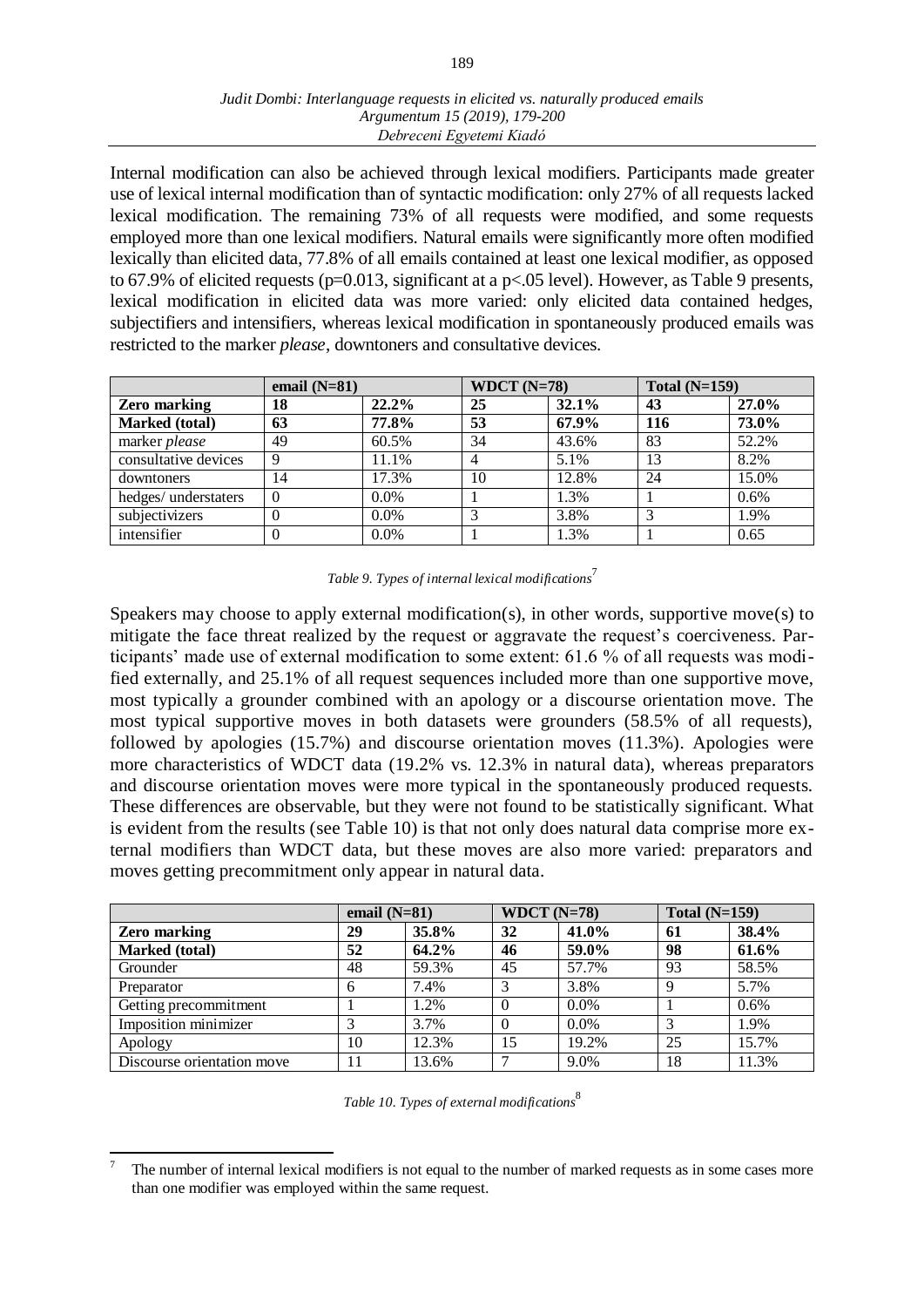# *3.3.3 Difference between low-imposition and high-imposition requests*

A potential (and because of the even distribution rather obvious) way of comparing the requests was by their levels of imposition. As presented in Table 1 of Section *3.2 Procedures*, the content of the spontaneous emails were analyzed and assigned to low- vs. high-imposition categories, and these authentic contents served as a basis for designing prompts for the WDCT as well.

A t-test and Chi-square test performed on low- vs. high-imposition requests across datasets revealed a variety of significant differences between the request sequences.<sup>9</sup> As shown in Table 11, both elicited and spontaneous high-imposition requests were realized through longer request sequences, were more characterized by query preparatory strategy and used more inclusive perspective than low-imposition requests.

As for modification, tense as internal syntactic modification device appears more dominantly in low-imposition requests, as opposed to aspect, the use of which is restricted to highimposition requests exclusively. External modifications are more characteristic of high-imposition requests, and the difference is significant in case of the following four supportive moves: grounders, preparators, apologies and discourse orientation moves.

| <b>Variable</b>                            | Low-<br>imposition<br>requests<br>$(N=80)$<br><b>Mean</b> | High-<br>imposition<br>requests<br>$(N=79)$<br><b>Mean</b> | LIR-<br>relative<br>frequencies<br>(%) | HIR-<br>relative<br>frequencies<br>(%) | $p$ -value $^{10}$ |
|--------------------------------------------|-----------------------------------------------------------|------------------------------------------------------------|----------------------------------------|----------------------------------------|--------------------|
| Length $\overline{^{11}}$                  | 32.81                                                     | 49.68                                                      |                                        |                                        | 0.000              |
| Hedged performative                        | 0.313                                                     | 0.127                                                      | 31.3                                   | 12.7                                   | 0.004              |
| Query preparatory                          | 0.613                                                     | 0.835                                                      | 61.3                                   | 83.5                                   | 0.002              |
| Speaker-oriented<br>perspective            | 0.450                                                     | 0.241                                                      | 45.0                                   | 24.1                                   | 0.005              |
| Inclusive perspective                      | 0.025                                                     | 0.190                                                      | 2.5                                    | 19.0                                   | 0.001              |
| external modification                      | 0.425                                                     | 0.810                                                      | 42.5                                   | 81.0                                   | 0.000              |
| External modification<br>Grounder          | 0.388                                                     | 0.785                                                      | 38.8                                   | 78.5                                   | 0.000              |
| External modification<br>Preparator        | 0.013                                                     | 0.101                                                      | 1.3                                    | 10.1                                   | 0.015              |
| <b>External modification</b><br>Apology    | 0.063                                                     | 0.253                                                      | 6.3                                    | 25.3                                   | 0.001              |
| <b>External modification</b><br><b>DOM</b> | 0.063                                                     | 0.165                                                      | 6.3                                    | 16.5                                   | 0.043              |
| Internal modification<br>Tense             | 0.150                                                     | 0.038                                                      | 15.0                                   | 3.8                                    | 0.016              |
| Internal modification<br>Aspect            | 0.000                                                     | 0.051                                                      | 0.0                                    | 5.1                                    | 0.042              |

*Table 11. Difference between low-and high-imposition requests*

<sup>8</sup> The number of external modifiers is not equal to the number of marked requests as in some cases more than one modifier was employed within the same request.

<sup>9</sup> The difference was found to be statistically significant at a  $p < 0.05$ .

<sup>&</sup>lt;sup>10</sup> Statistically significant at a p < 0.05 level. Only the variables below the threshold are listed.

Length is expressed in number of words. All other values in Table 11 refer to frequency.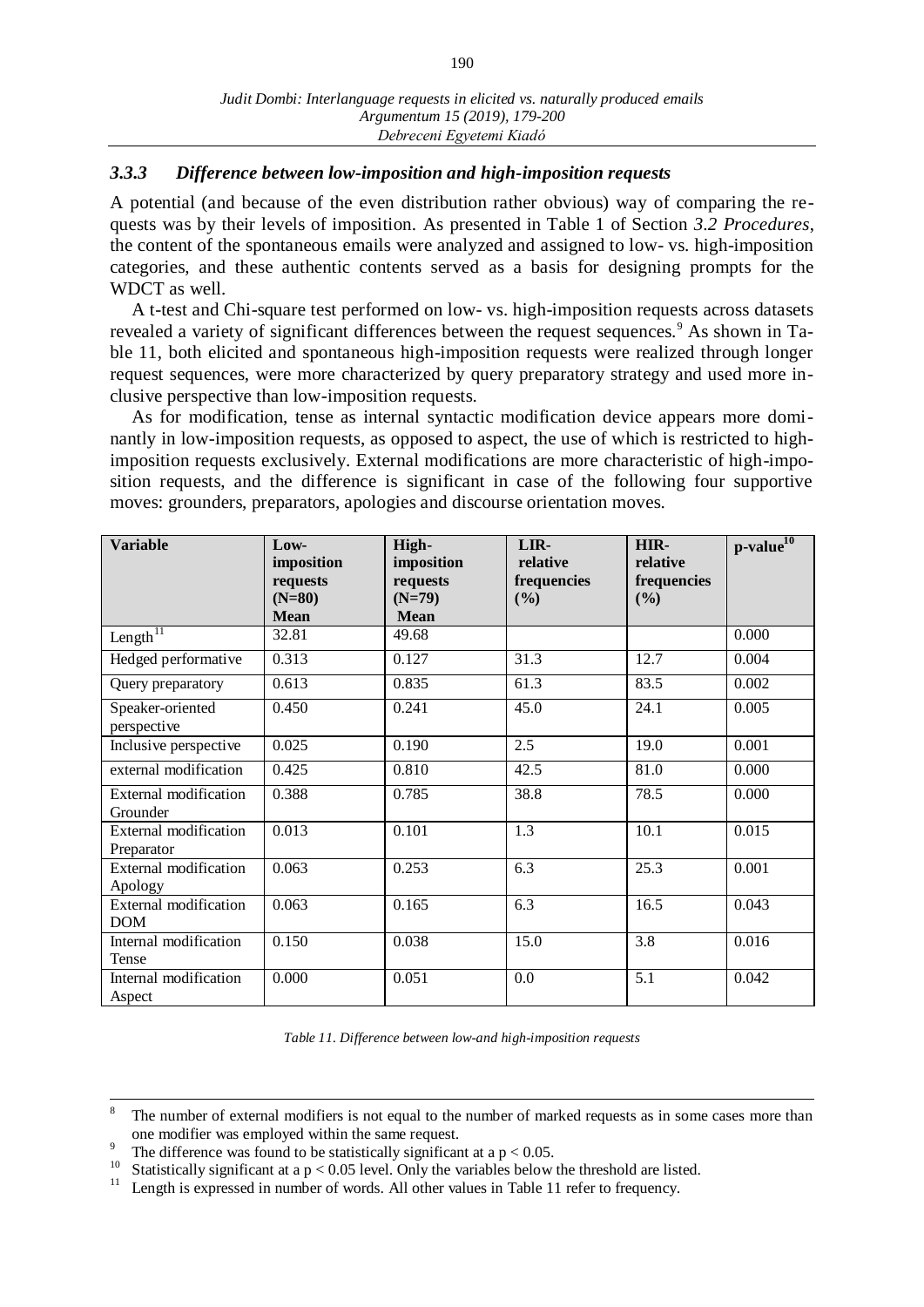These results clearly show that participants realized requests of different impositions in markedly different ways.

# *3.3.4 Difference between spontaneously produced emails and elicited data*

The fourth research question concerned the comparability of the two datasets in order to see to what extent elicited data approximates naturally occurring written requests. Although some results presented in earlier sections already shed light on various aspects in which the two datasets differed from or were similar to one another, a more concise presentation of results is provided in this section.

As shown in Table 12, there were only 3 variables which were found to be significantly different in the two datasets: the length of spontaneously produced emails is significantly longer than that of elicited emails, the number of total lexical modification in spontaneously produced emails is significantly higher than in WDCT data and the marker *please* is applied significantly more frequently in naturalistic data. However, no statistically significant difference was found between the two datasets in terms of directness, request strategy, request perspective, internal syntactic modification and external modification. Thus it can be concluded that elicited data comprised shorter emails with less lexical modification and most dominantly with fewer instances of the marker *please* from spontaneously collected data.

|                            | Email       | <b>WDCT</b> | Email relative frequencies WDCT | relative            |         |
|----------------------------|-------------|-------------|---------------------------------|---------------------|---------|
| <b>Variable</b>            | <b>Mean</b> | <b>Mean</b> | $\frac{1}{2}$                   | frequencies $(\% )$ | p-value |
| Length                     | 44.03       | 38.24       |                                 |                     | 0.003   |
| Nr. of lexical             |             |             |                                 |                     |         |
| mod                        | 0.888       | 0.679       |                                 |                     | 0.013   |
| marker <i>please</i> 0.604 |             | 0.435       | 60.5                            | 43.6                | 0.033   |

*Table 12. Difference between natural email data and data elicited through WDCT*

## **3.4 Discussion**

### *3.4.1 Directness, strategy use and request perspective*

The analysis revealed that with regard to directness, Hungarian EFL speakers' email requests tended to be indirect, which approximates native-like usage. In interlanguage pragmatics most studies report on learners' extensive use of direct strategies (among others: Aribi 2018, Burgucu-Tazegül, Han & Engin 2016, Biesenbach-Lucas 2007, Chen 2006, Economidou-Kogetsidis 2005, 2011, 2018, Karatepe 2016). Hungarian students, quite contrary, realized only a small portion of their requests through direct strategies. Requests realized through direct strategies included hedged performatives (5) and mood derivable strategy (6):

- (5) *I would like to ask you to forward your syllabus.*
- (6) *Please consider writing a student recommendation for my Erasmus mobility.*

Várhegyi (2017) also found that Hungarian EFL students performed some of their requests through direct strategies (mood derivable and hedged performative strategies), albeit only in power-symmetrical social situations. Findings regarding all the examined situations clearly show that most of participants' requests were realized through query preparatory strategy,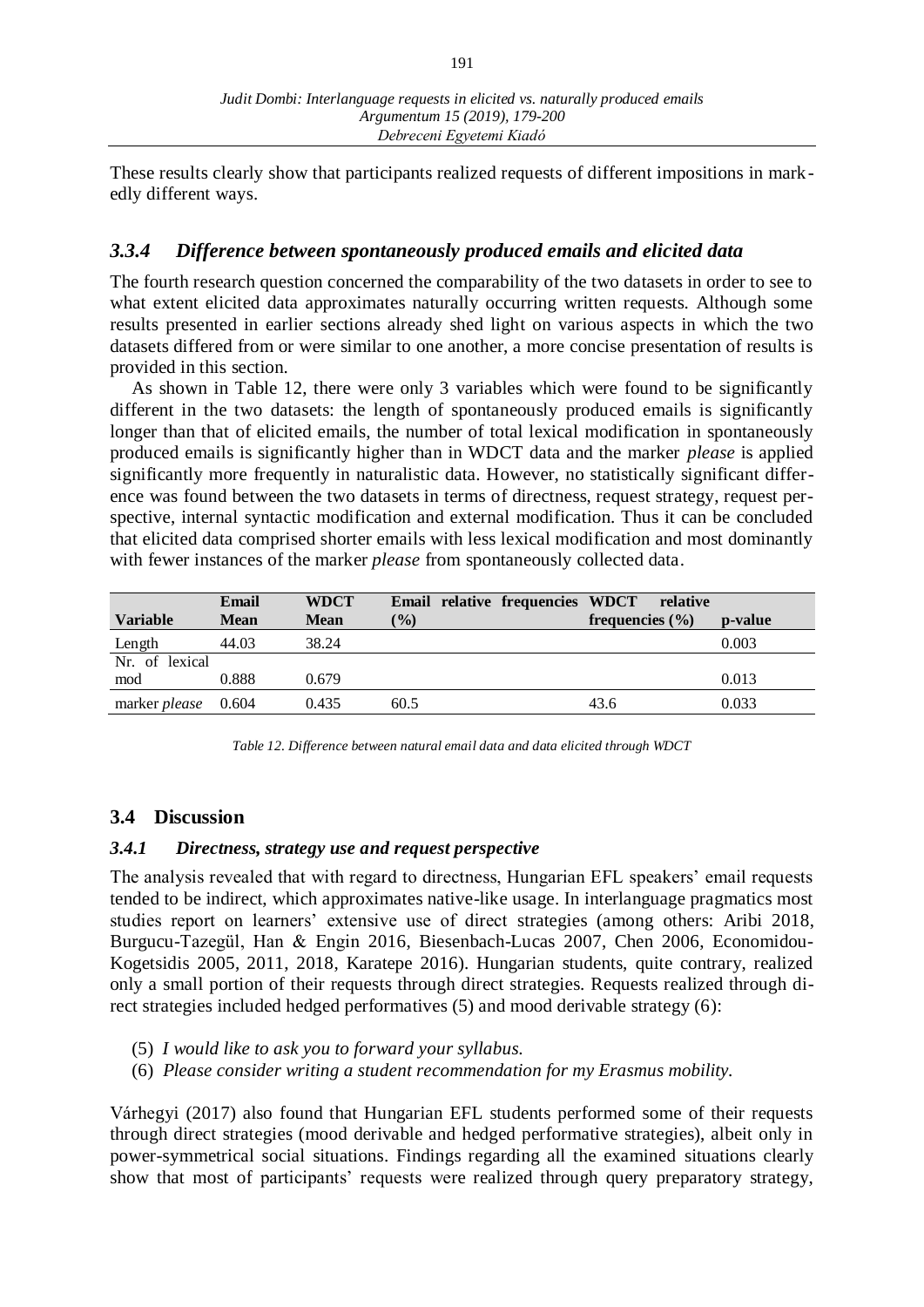which was the most dominant in all cases as reported by Várhegyi – a finding that is confirmed by the present study as well. An obvious possibility for the use of direct strategies is L1 transfer, which has also been suggested by other researchers (e.g.: Economidou-Kogetsidis 2005, Várhegyi 2017). A further reason may be language proficiency: students with lower proficiency may focus on getting the intended illocution across, and fail to pay attention to the actual realization of the locution (Kasper & Rose 2002). In addition, it is also possible that participants wanted to ensure that their illocution secures uptake. This might be due to the power-asymmetrical academic situation which makes these email requests rather high-stake. It must also be noted that even though indirect strategies are the preferred way of NSs request realizations, comparative studies have found that NSs also employ direct (mood derivable, hedged performatives and want-statements) strategies under certain circumstances (see: Biesenbach-Lucas 2007, Pan 2012) and modified by a wide range of lexical devices and syntactic structures.

However, conventionally indirect requests, realized exclusively through query preparatory strategy were the most dominant in both datasets of this study. This is a preferred strategy in NS usage as well, as found by a range of comparative studies (e.g.: Biesenbach-Lucas 2007, Hartford & Bardovi-Harlig 1996, Woodfield & Economidou-Kogetsidis 2010). Query preparatory is perceived to soften the imposition of the request and save face for the addressee by inquiring about their ability or willingness to perform the request. Some interlanguage pragmatics studies have found learners' usage of indirect strategies, but mostly (1) restricted to certain L1s (Šegedin-Borovina, 2017, Halupka-Resetar 2014), with (2) higher level of proficiency (Hendricks 2008, Pan 2012) or (3) extended stay in the host culture (Chen 2006). There are various theories behind why query preapartory is a favored way of request realizations: Blum-Kulka (1987) argues that politeness is an interactional balance achieved between the need for pragmatic clarity and the need to avoid coerciveness (1987: 131) and this is best achieved by query preparatories. Trosborg (1995) also points out what makes query preparatory a particularly effective request strategy: by employing a preparatory condition, the requester actually performs dual facework – besides protecting the addressee's negative face the requester also exhibits a protective orientation towards their own face in that they do not take compliance for granted (1995: 235).

Similarly to other studies on email requests, hints were very infrequent in the data, presumably because the written interaction lacks the contextual cues that make hints appear more natural and less face-threatening. There were only 2 hints in the whole dataset, they both appeared in the email data, which confirms Biesenbach-Lucas' suggestion that hints are not often found in elicited data, as in DCTs the task is to write a request and there is no social context in which the face is actually threatened by using more direct language (2007: 68). The two examples were the following:

- *(7) I would like to visit you, but have classes in your office hours. I don't know what to do. I'm lost.*
- *(8) I am making very little progress and I don't know what to do. I don't think I can finish this chapter before the weekend.*

It is evident that it takes more inferencing activity for the addressee to derive the writers' requestive intent in these cases. Notions of indirectness and politeness do not necessary present parallel dimensions in the case of requests. Blum-Kulka (1987) indicates that adherence to pragmatic clarity is an essential part of politeness, and this is violated in the case of non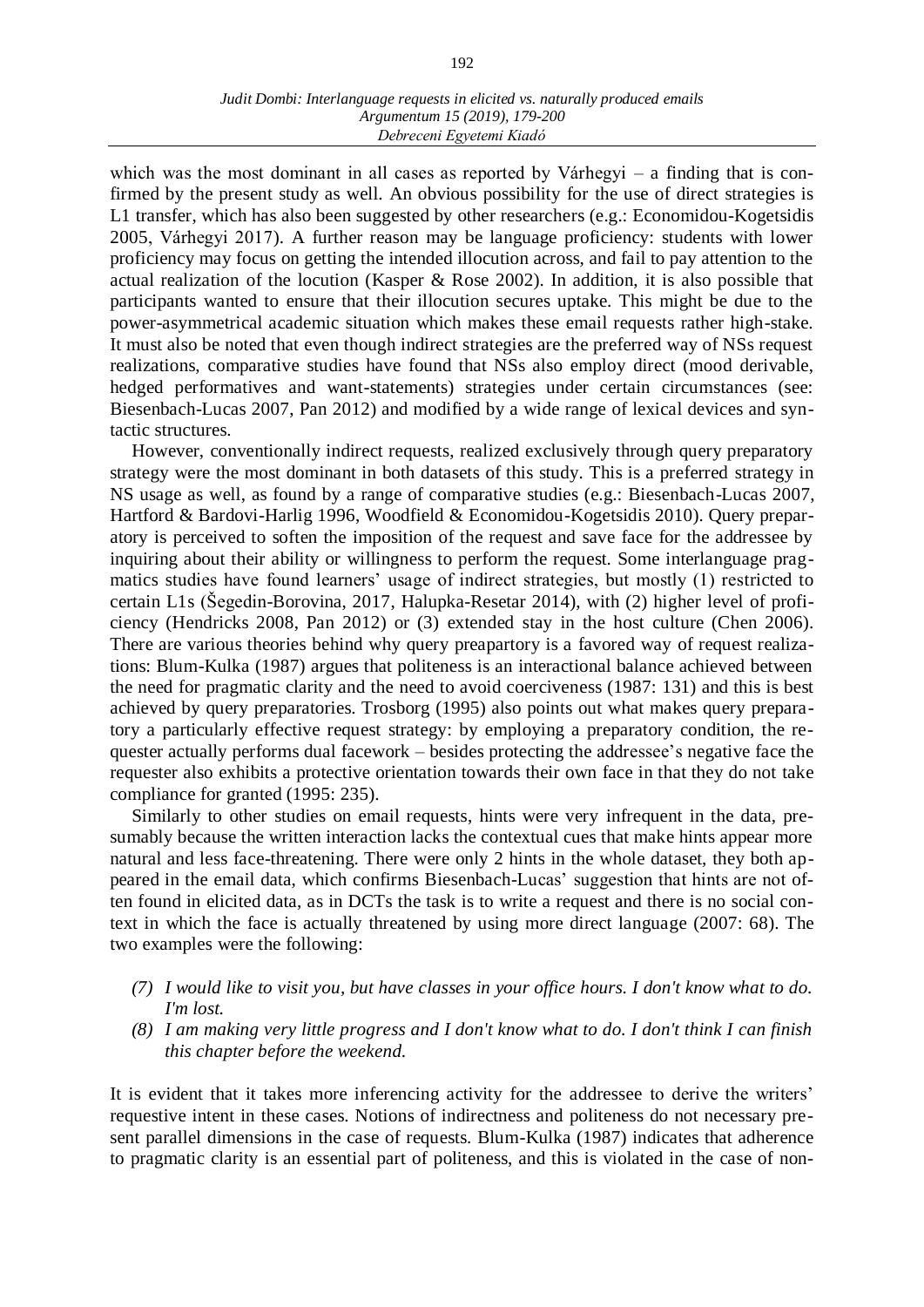conventionally indirect requests – hints; this probably is one more reason why they were not very frequent even in spontaneously produced data.

As regards request perspective, the emails in this study tended to use hearer-oriented perspective, probably because the most typical request strategy type was query preparatory, which by definition inquires about the hearer's ability or willingness to perform the desired action. This goes against NSs' tendency to favor speaker-oriented or impersonal perspectives in academic requests as found by Biesenbach-Lucas (2007). The speaker-oriented perspective was slightly more frequent in the WDCT data, most probably because this dataset contained a greater number of hedged performatives, in which the speaker is clearly named as the one carrying out the request:

- *(9) I would like to ask you for your understanding with this delay.*
- *(10) I just wanted to request some of the readings, because I can't open them in Dropbox.*

Impersonal request perspective (e.g.: \**Is there a chance for an urgent meeting?*<sup>12</sup>) was completely absent in the data, a finding similar to that of Biesenbach-Lucas (2007): in her sample NSs tended to use impersonal perspective as opposed to NNSs, who did not use it at all.

# *3.4.2 Internal and external modification*

Faerch and Kasper (1989) argue that internal modifications function as sociopragmatic devices which affect the social impact of the utterance on the hearer. Thus, their presence is vital in achieving the desired illocution. Studies on interlanguage pragmatics typically found that learners tend to underuse syntactic modification and overuse lexical modification, as compared to native speakers (Biesenbach-Lucas 2006, Economidou-Kogetsidis 2008, Faerch & Kasper 1989, Felix-Brasdefer 2007a, Pan 2012, Woodfield & Economidou-Kogetsidis 2010). This study reports similar results: 55.3% of all requests were syntactically modified as opposed to lexical modifications which were applied in 73.0% of all requests. Spontaneously produced requests used more internal modification than elicited requests, however, only in the case of lexical modification is this difference statistically significant (77.8% in naturalistic email data as opposed to 67.9% in WDCT data, p=0.013, the difference is significant at a p<0.05 level).

The marker *please* was the most dominant lexical modification device in both datasets, appearing altogether in 83 requests. This finding is in line with those of numerous other studies emphasizing learners' overuse of the marker *please* (Biesenbach-Lucas 2007, Faerch & Kasper 1989, House & Kasper 1987, Karatepe 2016, Pan 2012*).* Faerch and Kasper (1989) argued that learners' ultimate preference for the marker *please* can be explained by its double function as illocutionary force indicator and transparent mitigator, thus, students use it both in an attempt to look polite and to urge professors' response *(*Chen 2006). Downtoners and consultative devices were also found in both datasets, and hedges, subjectifiers and intensifiers were instantialized in the WDCT data. Some requests were found to have multiple internal modifications, as in the following example, which is syntactically modified, and the marker *please* is employed together with a downtoner in the same request head act:

*(11) Could you just have a look at my draft, please?*

The \* indicates that this example is not authentic.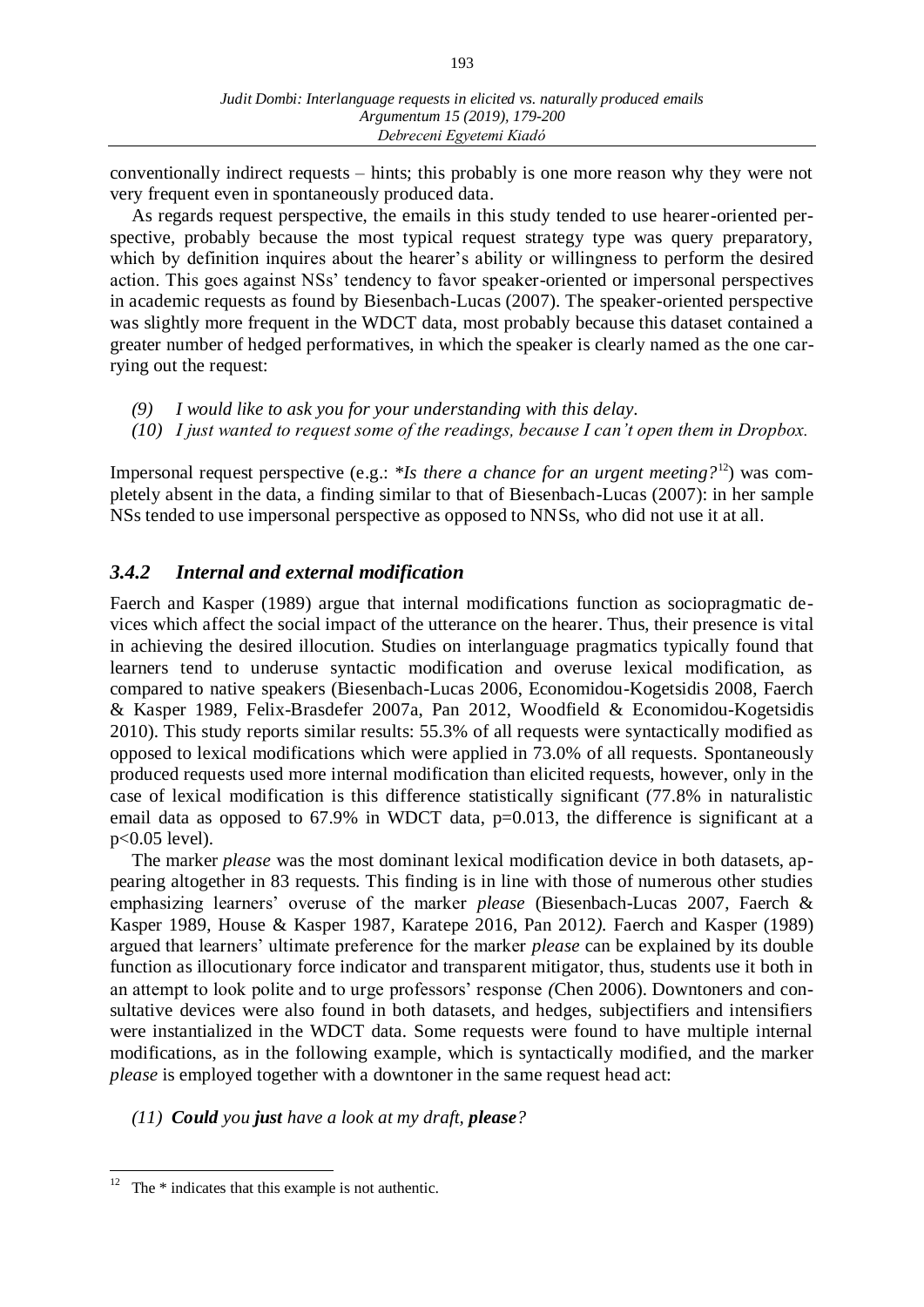The most important finding as regards internal modification was that participants did use syntactic and/or lexical devices in an attempt to mitigate the requestive force in their emails, however, they were using these in a proportion that deviates from typical NS usage.

Requests also employed external modifications, i.e. supportive moves outside the request head act. Similarly to findings of other studies (Economidou-Kogetsidis 2008, Pan 2012, Wei-Hong Ko, Eslami & Burlbaw 2015, Woodfield & Economidou-Kogetsidis 2010), external modifications appeared in many requests (61.6% of all requests). The most typical instances of external modifications were grounders, which occurred in 94.8% of marked cases, followed by preparators, apologies, discourse orientation moves, imposition minimizers and in one case a move aiming to get precommitment was also identified. The high frequency of grounders is in line with findings of previous studies (e.g. Hassal 2001, Pan 2012, Woodfield & Economidou-Kogetsidis 2010) coming to the conclusion that the application of grounders can be viewed as a core constituent of request speech acts. In some cases the emails contained more than one external modification type, similarly to the findings of Economidou-Kogetsidis (2008). The combination of discourse orientation move+grounder or grounder+apology were rather typical, as shown in the examples:

- *(12) You probably remember that the deadline for the thesis is end of next week. {discourse orientation move} I am done with most of it could you please have a look? {request head act} Because I'm not sure I'm on the right track. {grounder}*
- *(13) I couldn't show up this week in your OH, I had to stay in [name of home city] for family reasons. {grounder} Can we reschedule a meeting? {request head act} I am so sorry for this. {apology}*

A reason for the strong preference of these mitigating moves may be that learners do not feel confident about how appropriately the request head act was formulated, and try to justify the request externally. Pan (2012) also observed excessive use of some types of external supportive moves, e.g. apologies in case of NNSs, which probably serve as deferential strategy to enhance the negative face of the requestee.

# *3.4.3 Difference between low-imposition and high-imposition request realizations*

Participants tended to realize low- and high-imposition requests in significantly different ways as regards level of directness, strategy use, request perspective and modification. With regard to the interface between pragmatic and semantic processing Stewart et al. (2018) found that statements phrased indirectly were read more quickly in contexts where the level of imposition on the receiver was high versus when the level of imposition was low. In contrast, the processing of statements phrased directly did not vary as a function of level of imposition, which points towards the conclusion that speakers are more likely to look for inexplicitly communicated meaning in high-imposition situations.

Requests are face-threatening for the hearer's negative face (Brown & Levinson 1978), and they also involve high social stakes for both interlocutors, thus they call for redressive action and require sufficient mitigation to make up for the possible face threat (Blum-Kulka, House & Kasper 1989). This, indeed, was achieved by participants: high-imposition requests in both datasets were realized through longer request sequences, were more characterized by query preparatory strategy and used more inclusive perspective than low-imposition requests, similarly to findings of Biesenbach-Lucas (2007) in case of both NSs and NNSs. Highimposition requests made greater use of aspect as a syntactic modifier, and these types of re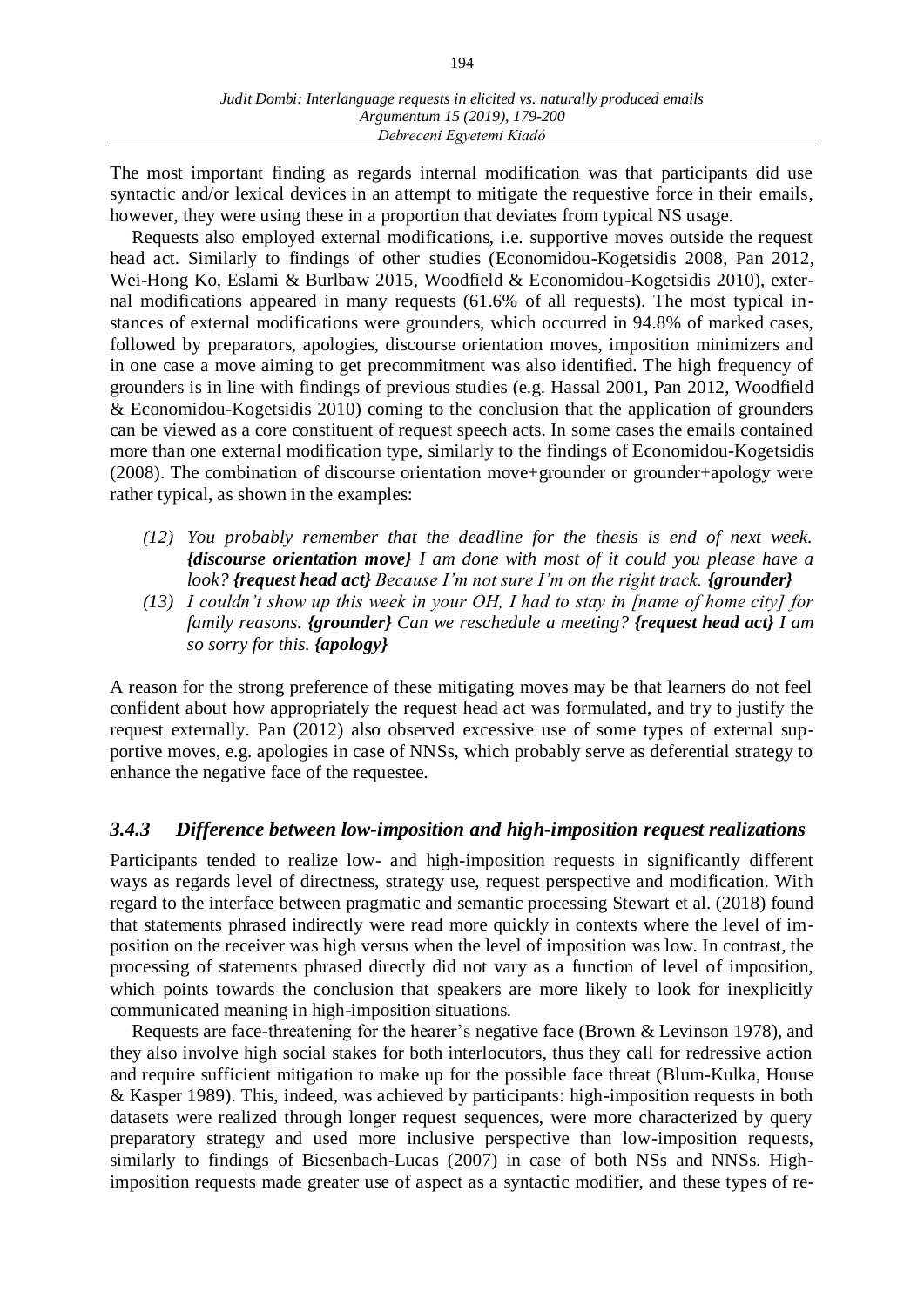quests contained more supportive moves, too. A typical example of aspect (sometimes in combination with tense) as a syntactic modifier in high-imposition requests included the *"I was wondering if you could+VP"* structure, which can be regarded as a routinized way of a very polite request in British English – probably a reason why advanced EFL learners use this structure in high-imposition requests. This structure was not detected in the low-imposition requests of either datasets.

The rank of imposition very much depends on the sociocultural context. The use of more elaborate syntactic structures and more supportive moves, as well as longer sequences suggest some pragmatic awareness on the part of the participants in that they differentiate between requests of different imposition levels: while request for action may be perceived as more facethreatening, requests for information or course-related help may be assumed as part of the students' rightful requests in educational settings. This pragmatic awareness also surfaces through the use of query preparatories. As has been discussed above (based on Blum-Kulka 1987, and Trosborg 1995) this type of conventional indirect request provides a balance between social appropriateness and illocutionary transparency, not imposing on the requestee's negative face yet being clear and unambiguous as compared to non-conventionally indirect strategies. The fact that participants dominantly used this strategy in high-imposition requests indicates that they are aware of these advantages inherent in the application of query preparatories.

As for external supportive moves, grounders and apologies were more frequent in case of high-imposition requests, as if participants felt that they needed to provide more contextual clues for these requests, probably due to the asynchronicity of email communication as opposed to face-to-face interactions. The more frequent use of apologies in high-imposition requests can be interpreted as respondents' desire to avoid being seen to impose too much upon their teacher's face needs (Pan 2012).

The choices of linguistic strategies and internal and external modification in requests depend highly on the sociopragmatic features of the context: situations involving a higher degree of imposition seem to call for longer, more elaborate requests than situations in which the perceived degree of imposition is lower.

## *3.4.4 A comparison of naturalistic and elicited data*

The fourth research question addressed to what extent elicited data approximates naturally occurring written requests in terms of directness, strategy choice, request perspective, and internal and external modification.

In recent years a number of concerns were raised related to WDCT, which all highlighted that elicited data differs from naturally occurring data in a sense that when instructed, people tend to write down what they believe they would say in different situations, but that is not necessarily the same as what they would actually say should such a situation arise. However, as Felix-Brasdefer (2010) points out, despite the criticism WDCT is being widely utilized in various contexts, which is most certainly due to its potential to systematically gather large amount of data on otherwise difficult-to-observe linguistic phenomena (Economidou-Kogetsidis 2008: 117).

What findings of the present study indicate is that in the case of email requests elicited data is not significantly different from naturalistic data. The t-test and Chi-square test performed on the dataset revealed that elicited requests approximated real-life requests in almost all aspects examined. A striking difference was the length of the request sequence, which was considerably longer in the case of natural emails (similarly to findings of Chen, Yang, Chang &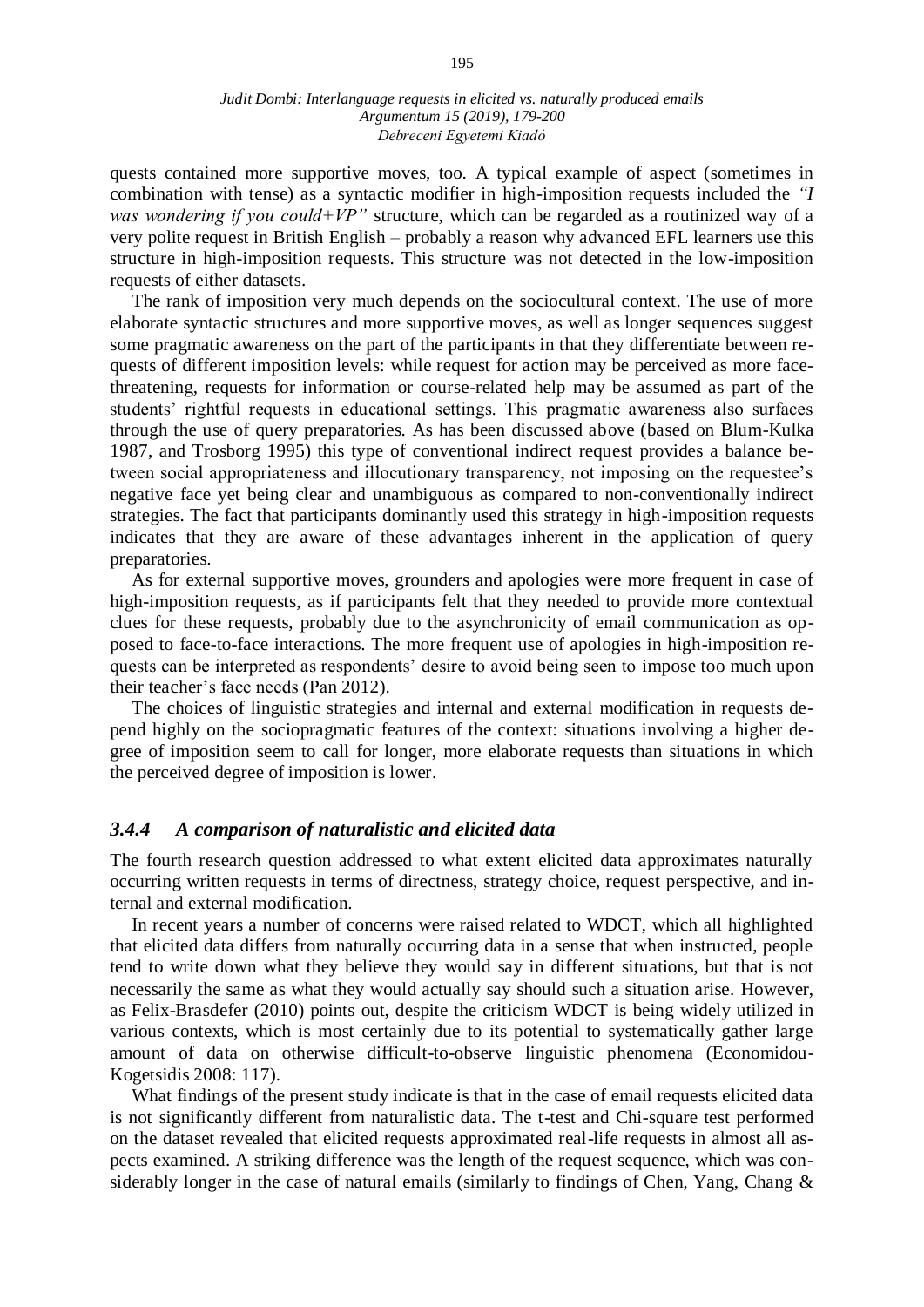196

Eslami 2015 and Rintell & Mitchell 1989). In real emails students tended to elaborate more on certain problems, were more specific about courses, which also contributed to natural emails being more detailed than elicited ones, where more general requests were produced. Moreover, the WDCT was anonymous – students' face was not at real risk, thus they might have not felt the need to invest in face work and be more polite by using more mitigation.

The second difference concerned lexical modification, which was more frequent in spontaneously produced emails, especially in case of the marker *please*. This finding supports those of previous studies which showed that WDCTs produce less complex data. A possible explanation is that spontaneously produced emails represent real-life situations and have the potential of actually impacting student-faculty relationship, whereas completion of the WDCT might have been regarded as a task of lower importance by the students, who may have spent less time on producing the requests.

Most comparison studies contrasted WDCT data to role plays or natural spoken data (Felix-Brasdefer 2003, 2007b, Golato 2003, Hartford & Bardovi-Harlig 1992, Rintell & Mitchell 1989). The fact that this study compared *written* requests might also have influenced the findings: the electronic WDCT that students were asked to complete was very similar to an email writing situation: participants had enough time, they could plan, compose and edit their writings the same way as in the case of emails. A further similarity between the two data collection methods is that emails also often provide single-turn responses similarly to WDCT, whereas spoken data may provide requests evolving as the interaction proceeds, over various turns.

An interesting finding of this part of the analysis is that the data collection method seems less likely to determine participants' choice of request realization in terms of directness, strategy and modification. What appears more influential in the selection of pragmalinguistic forms employed by learners is the imposition realized by the request.

The results of this inquiry seem to add support to Economidou-Kogetsidis' (2013) claim that "WDCT requests can indeed approximate natural data to a *certain extent*" (2013: 34, emphasis in original) and thus WDCT as a data collection instrument is not without validity. Data obtained through WDCT should, however, be treated with caution: it can provide invaluable insights into participants' pragmalinguistic knowledge and what they tend to view as socially accepted norms, but it does not necessarily reflect the linguistic forms that speakers would actually use in real-life situations. As Kasper argues, WDCT data can tell us what "L2 speakers *know* as opposed to what they can *do*" (Kasper 2000: 330, emphasis in original).

#### **4 Conclusion**

This study examined how Hungarian advanced EFL learners formulate requests to faculty in elicited vs. spontaneously written emails. The aim of the study was to find out what characterizes participants' interlanguage requests in terms of (1) directness, (2) strategy choice, (3) request perspective, and (4) modification. The analysis revealed that requests tended to be overwhelmingly indirect, realized mostly through query preparatory strategy. As for internal modification, learners relied more on lexical downgraders than on syntactic devices to mitigate the face threats realized by their requests, a phenomenon that has been documented by other researchers in a variety of settings with learners of various L1 backgrounds and EFL/ESL proficiency. External modification was also employed by participants, realized mostly through grounders, discourse orientation moves and apologies. As regards the realiza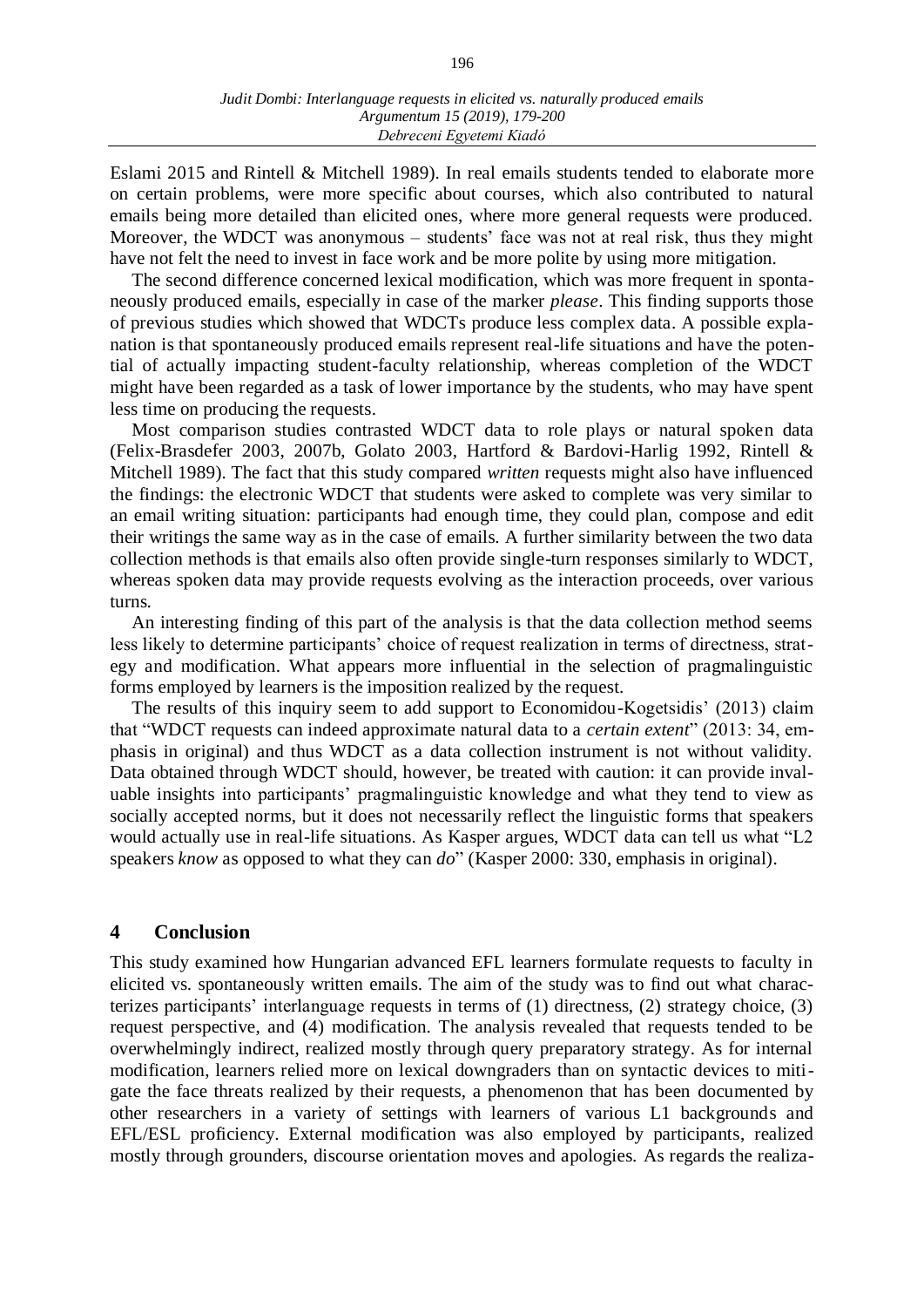tion of low vs. high- imposition requests the analysis found various statistically significant differences with regard to strategy type and request modification.

Apart from giving a detailed analysis of Hungarian EFL speakers' request realizations, the study also aimed at contrasting spontaneously produced and elicited data. Findings revealed that there were only few features which differentiated natural email requests from elicited ones, supporting the claim that if treated with caution, elicited data can provide valid source for understanding certain interlanguage pragmatic phenomena.

Further research is definitely needed to contribute to a better understanding of interlanguage requests. Most importantly, the collection of authentic request data should continue, as more requests can definitely provide more solid statistical results. A possible further direction is asking the email senders how they view the requests in their emails in terms of politeness and imposition, and also asking faculty members how they perceive these emails. Finally, research into how changes in communication technology affect pragmalinguistic choices is also needed, as it might be the case that a shift in pragmalinguistic and sociopragmatic considerations as a result of the increasing use of smart devices is also to be observed in case of NSs of English.

# **References**

- Aribi, I. (2018): Analysis of academic email requests written by Tunisian postgraduate students*. Journal of Literature, Languages and Linguistics* 47, 1–11.
- Bardovi-Harlig, K. (1999): Exploring the interlanguage of interlanguage pragmatics: A research agenda for acquisitional pragmatics. *Language Learning* 49, 677–713.
- Bergman, M. & Kasper, G. (1993): Perception and performance in native and nonnative apology. In: Kasper, G. & Blum-Kulka, S. (eds.): *Interlanguage Pragmatics.* Oxford: Oxford University Press, 82–107.
- Biesenbach-Lucas, S. (2006): Making requests in e-mail: Do cyber-consultations entail directness? Towards conventions in a new medium. In: Bardovi-Harlig, K., Felix-Brasdefer, J.C. & Omar, A. (eds.): *Pragmatics and Language Learning.* Honolulu: University of Hawaii Press, 81–107.
- Biesenbach-Lucas, S. (2007): Students writing e-mails to faculty: An examination of e-politeness among native and non-native speakers of English. *Language Learning and Technology* 11.2, 59–81.
- Blum-Kulka, S. & Olshtain, E. (1984): Requests and apologies: A cross-cultural study of speech act realization patterns (CCSARP). *Applied Linguistics* 5.3, 196–213.
- Blum-Kulka, S. (1987): Indirectness and politeness in requests: Same or different? *Journal of Pragmatics* 11, 131–146.
- Blum-Kulka, S., House, J. & Kasper, G. (1989): *Cross-cultural Pragmatics: Requests and Apologies.* Norwood: Ablex.
- Brown, P. & Levinson, S. (1987): *Politeness: Some Universals in Language Usage*. Cambridge: Cambridge University Press.
- Burgucu-Tazegül, A., Han, T. & Engin, A.O. (2016): Pragmatic failure of Turkish EFL learners in request emails to their professors. *International Education Studies* 9.10, 105–115.
- Chen, C.-F.E. (2006): The development of e-mail literacy: From writing to peers to writing to authority figures. *Language Learning and Technology* 10, 35–55.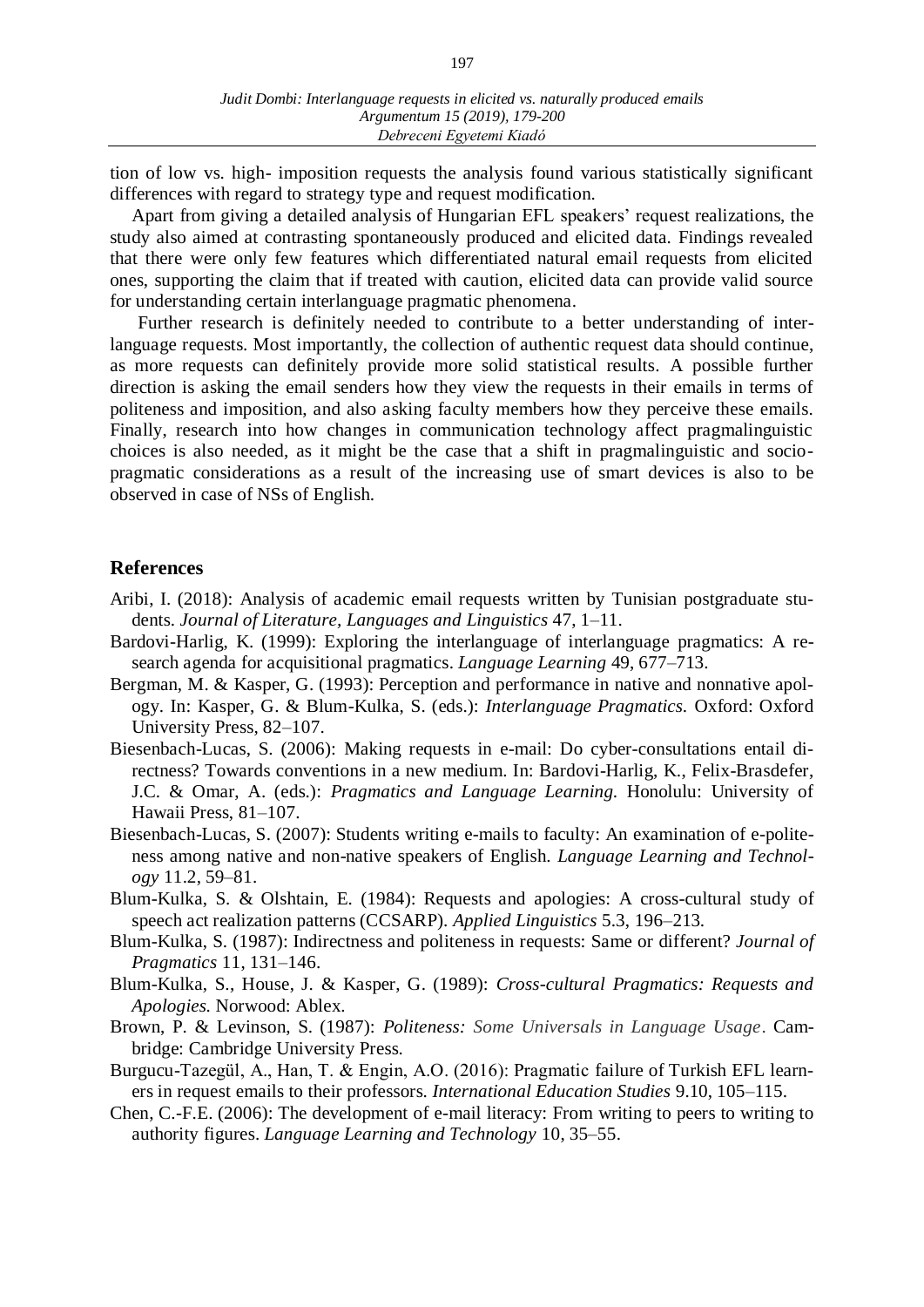- Chen, X., Yang, L., Chang, Q. & Eslami, Z. (2015): Pragmatic usage in academic email requests: A comparative and contrastive study of written DCT and email data. *Lingue Linguaggi* 13, 75–85.
- Cohen, A.D. (1996): Speech acts. In: McKay, S. & Hornberger, N. (eds.): *Sociolinguistics and Language Teaching*. New York: Cambridge University Press, 383–420.
- Economidou-Kogetsidis, M. (2005): 'Yes, tell me please, what time is the midday flight from Athens arriving?': Telephone service encounters and politeness. *Journal of Intercultural Pragmatics* 2.3, 253–273.
- Economidou-Kogetsidis, M. (2008): Internal and external mitigation in interlanguage request production: The case of Greek learners of English. *Journal of Politeness Research: Language, Behaviour, Culture* 4.1, 111–138.
- Economidou-Kogetsidis, M. (2011): Please answer me as soon as possible: Pragmatic failure in non-native speakers' e-mail requests to faculty. *Journal of Pragmatics* 43, 3193–3215.
- Economidou-Kogetsidis Maria (2013): Strategies, modification and perspective in native speakers' requests: A comparison of WDCT and naturally-occurring requests. *Journal of Pragmatics* 53, 21–38.
- Economidou-Kogetsidis, M. (2015): Teaching email politeness in the EFL/ESL classroom. *ELT Journal* 69.4, 415-424.
- Economidou-Kogetsidis, M. (2018): "Mr Paul, please inform me accordingly". Address forms, directness and degree of imposition in L2 emails. *Pragmatics* 28.4, 489–516.
- Eisenstein, M. & Bodman, J. (1993): Expressing gratitude in American English. In: Kasper, G. & Blum-Kulka, S. (eds.): *Interlanguage Pragmatics.* Oxford: Oxford University Press, 64–81.
- Faerch, C. & Kasper, G. (1989): Internal and external modification in interlanguage request realization. In: Blum-Kulka, S., House, J. & Kasper, G. (eds.): *Cross-cultural Pragmatics: Requests and Apologies.* Norwood: Ablex, 221–247.
- Felix-Brasdefer, C. (2003): Declining an invitation: A cross-cultural study of pragmatic strategies in Latin American Spanish and American English. *Multilingua* 22.3, 225–255.
- Félix-Brasdefer, C. (2007a): Pragmatic development in the Spanish as a FL classroom. *Intercultural Pragmatics* 4.2, 253–286.
- Félix-Brasdefer, J.C. (2007b): Natural speech vs. elicited data: A comparison of natural and role play requests in Mexican Spanish. *Spanish in Context* 4.2, 159–185.
- Felix-Brasdefer, C. (2010): Data collection methods in speech act performance: DCTs, role plays and verbal reports. In: Martinez-Flor, A. & Uso-Huan, E. (eds.): *Speech Act Performance: Theoretical, Empirical and Methodological Issues.* Amsterdam: John Benjamins, 41–56.
- Fukushima, S. (1996): Request strategies in British English and Japanese*. Language Sciences* 18.3–4, 671–688.
- Golato, A. (2003): Studying compliment responses: A comparison of DCTs and recordings of naturally occurring talk. *Applied Linguistics* 24, 90–121.
- Halupka-Resetar, S. (2014): Request modification in the pragmatic production of intermediate ESP learners. *ESP Today* 2.1, 29–47.
- Hartford, B. & Bardovi-Harlig, K. (1996): "At your earliest convenience": A study of written student requests to faculty. In: Bouton, F.L. (ed.): *Pragmatics and Language Learning. Monograph Series Volume 7.* Urbana: DEIL, 55–69.
- Hassall, T. (2001): Modifying requests in a second language*. International Review of Applied Linguistics in Language Teaching* 39, 259–283.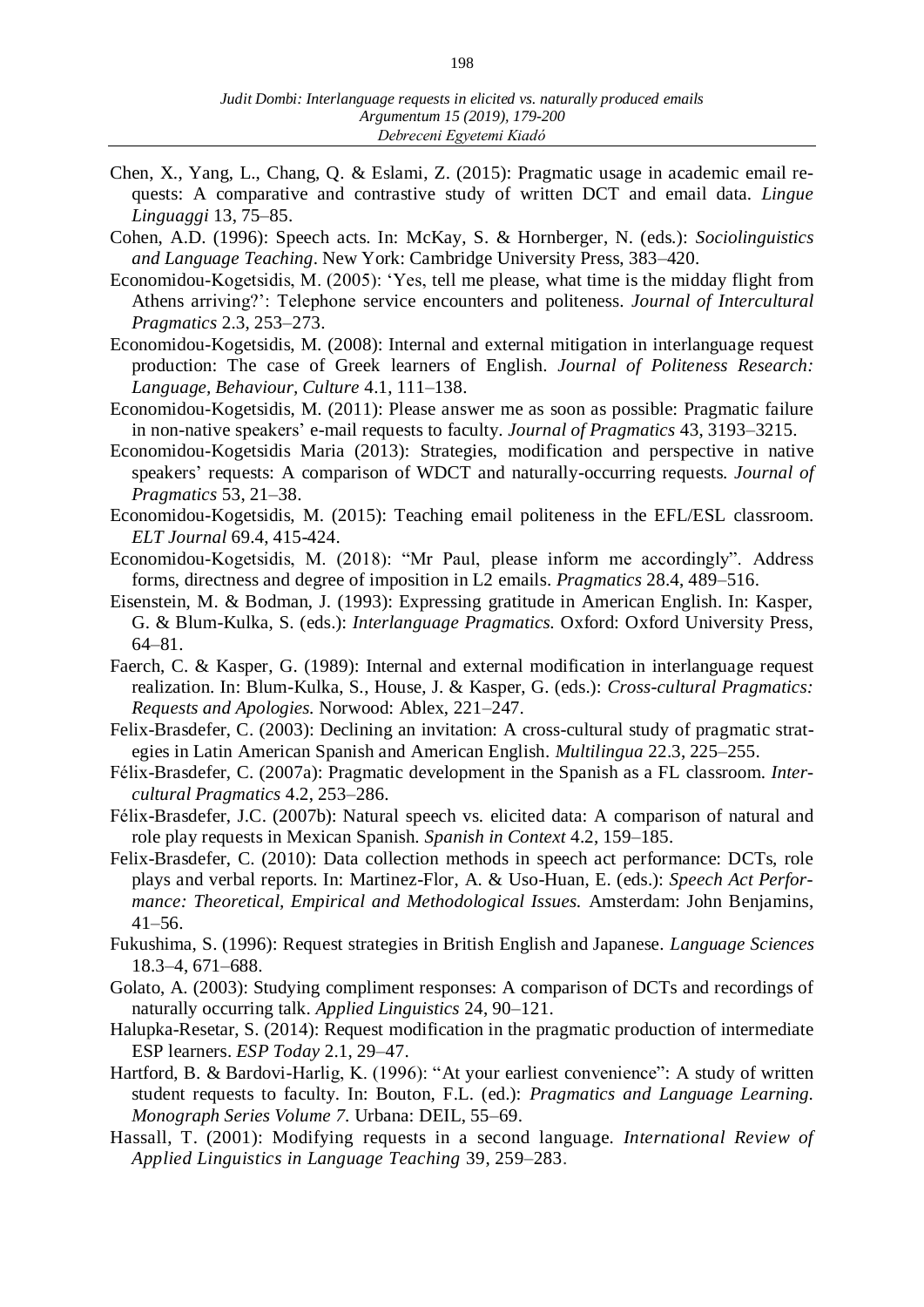- House, J. & Kasper, G. (1987): Interlanguage pragmatics: Requesting in a foreign language. In: Lörscher, W. & Schulze, R. (eds.): *Perspectives on Language in Performance.* Tübingen: Gunter Narr Verlag, 1250–1288.
- Johnston, B., Kasper, G. & Ross, S. (1998): Effect of rejoinders in production questionnaires. *Applied Linguistics* 19.2, 157–182.
- Karatepe, C. (2016): Indirectness in requests in complaint letters to the higher institution by Turkish EFL Students. *Procedia – Social and Behavioral Sciences* 232, 354–361.
- Kasper, G. (2000): Data collection in pragmatics research. In: Spencer-Oatey, H. (ed.): *Culturally Speaking: Managing Rapport through Talk across Cultures.* London: Continuum, 316–369.
- Kasper, G. & Dahl, M. (1991): Research methods in interlanguage pragmatics. *Studies in Second Language Acquisition* 18.21, 49–69.
- Kasper, G., & Rose, K.R. (2002): *Pragmatic Development in a Second Language.* Cambridge: Cambridge University Press.
- Kasper, G., & Schmidt, R. (1996): Developmental issues in interlanguage pragmatics. *Studies in Second Language Acquisition* 18, 149–169.
- Najafabadi, S.A. & Paramasivam, S. (2012): Iranian EFL learners' interlanguage request modifications: Use of external and internal supportive moves. *Theory and Practice in Language Studies* 2.7, 1387–1396.
- Nguyen, T.T.M. (2013): An exploratory study of criticism realization strategies used by NS and NNS of New Zealand English. *Multilingua* 32.1, 103–130.
- Pan, C. (2012): Interlanguage requests in institutional e-mail discourse. In: Economidou-Kogetsidis, M. & Woodfield, H. (eds.): *Interlanguage Request Modification.* Amsterdam: John Benjamins, 119–161.
- Rintell, E. & Mitchell, C. (1989): Studying request and apologies: An inquiry into method. In: Blum-Kulka, S., House, J. & Kasper, G. (eds.): *Cross-cultural Pragmatics: Requests and Apologies.* Norwood: Ablex, 248–272.
- Rose, K. (1992): Speech acts and questionnaires: The effect of hearer response. *Journal of Pragmatics* 17.1, 49–62.
- Šegedin-Borovina, D. (2017): Croatian EFL learners' interlanguage requests: A focus on request modification. *ELOPE: English Language Overseas Perspectives and Enquiries* 14.1, 75–93.
- Stewart, A., Le-luan, E., Wood, J., Yao, B., Haigh, M. & Le-Luan, E. (2018): Comprehension of indirect requests is influenced by their degree of imposition. *Discourse Processes* 55.2, 187–196.
- Suszczyńska, M. (1999): Apologizing in English, Polish and Hungarian: Different languages, different strategies. *Journal of Pragmatics* 31.8, 1053–1065.
- Szili, K. (2002): A kérés pragmatikája a magyar nyelvben. *Magyar Nyelvőr* 126.1, 12–30.
- Timpe, V. (2013): *Assessing Intercultural Communicative Competence. The Dependence of Receptive Sociopragmatic Competence and Discourse Competence on Learning Opportunities and Input.* Frankfurt am Main: Peter Lang.
- Tran, G.Q. (2004): Revisioning methodologies in cross-cultural and interlanguage pragmatics. *English.Edu: Journal of Language Teaching and Research* 4.1, 25–49.
- Trosborg, A. (1995): *Interlanguage Pragmatics.* Berlin: Mouton de Gruyter.
- Várhegyi, N. (2017): Magyar anyanyelvű tanulók kérési stratégiái angol nyelven. *Argumentum* 13, 112-125.